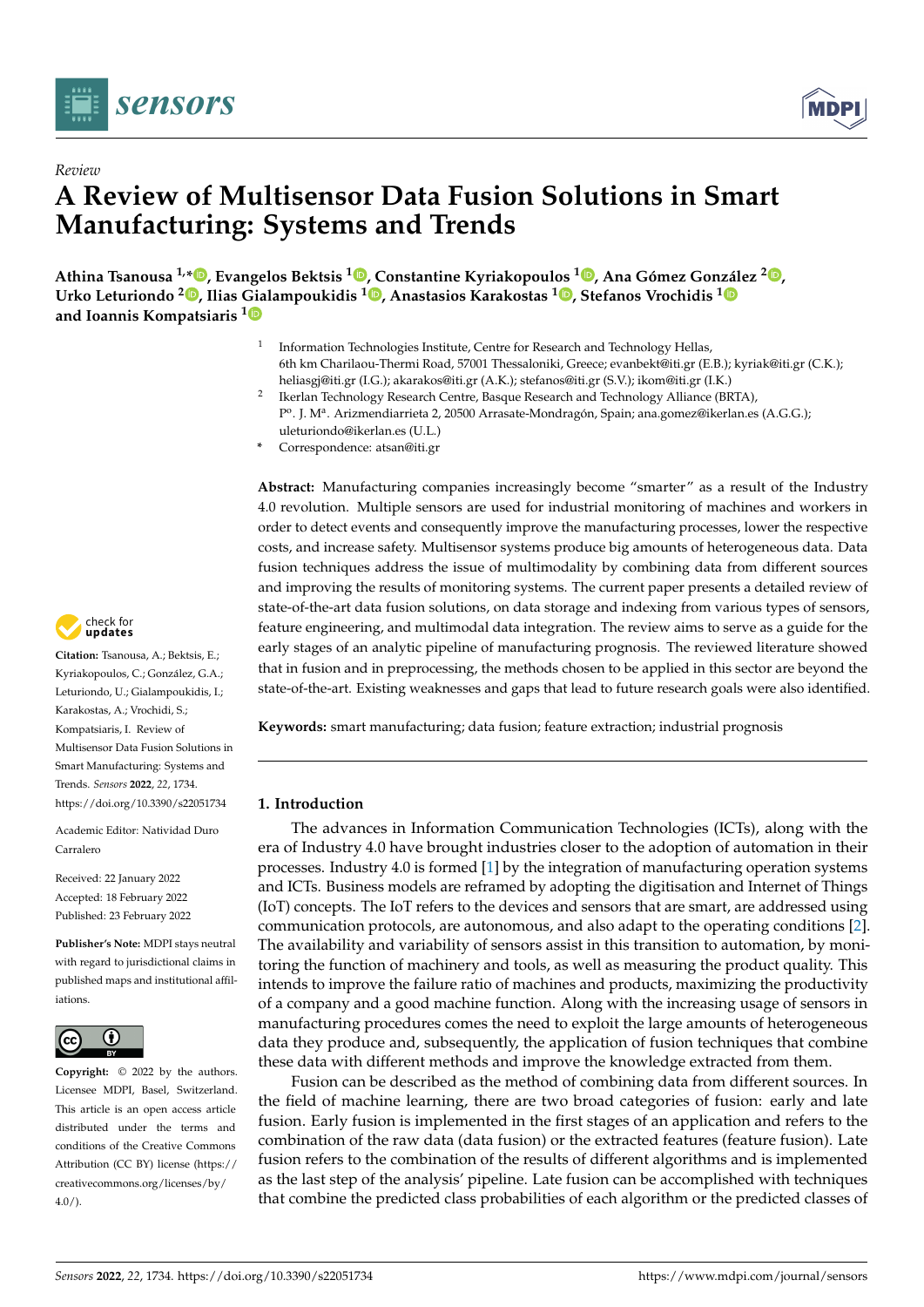each algorithm. More advanced techniques such as stacking and boosting use the output of other classifiers as the input to a new ensemble algorithm.

This paper provides a review of data fusion solutions implemented in the manufacturing sector, with a special emphasis on the sensors employed in the industry, as well as the preprocessing stages of data preparation and feature extraction. Furthermore, the types of data storage and techniques for data extraction used for industrial prognosis are explored. The aim of this literature review is to provide the reader with an introductory guide for the processing of industrial data, with a special focus on the types of fusion employed in industrial prognosis in recent years.

The methodology followed in order to collect the papers included searching in some popular databases such as Scopus, ISO, and Google Scholar. Using keywords, which are mentioned below, combined with the term "manufacturing" or more specific terms relevant to manufacturing applications, e.g., chatter detection, some papers were collected and screened for relatedness to the scope of the current literature review. Papers published in recent years, describing the architecture or the analytical framework of manufacturing problems, were selected. The majority of papers reviewed were published after 2015, with some exceptions that were published in early 2000. Following is the list of keywords used for some of the main sections of the paper:

- "Vibration analysis, current signature, acoustic analysis, thermography, infrared radiation, thermocouple, acoustic emission, NDT, defect inspection, ultrasound, induced current, radiography, penetrating liquids, lubricant analysis, ferrography, spectrometric, chromatography, vibration processing, motor current signature analysis, feature extraction, feature selection, dimensionality reduction, PCA, mRMR, acoustic camera, 3d camera, artificial vision" combined with the term "manufacturing", for the section of data preprocessing;
- Data fusion solutions/applications in manufacturing, ensemble learning in manufacturing applications, fusion for chatter detection, fusion for tool wear detection, and data fusion in industrial prognosis, were some of the keywords used for the section of data fusion solutions in manufacturing.

The analysis of data collected from different sensors of a typical manufacturing process comprises certain steps, similar to the steps of any analytic task that involves prediction (Figure [1\)](#page-2-0). In the beginning, raw data need to be collected from sensors and stored. In order for the data to be analysed, some cleaning and filtering functions are usually applied. Following is the important step of filtering, which removes signal noise, and afterwards, features are usually extracted. Feature engineering is crucial in signal processing, and the transformation methods adopted, as well as the features extracted vary according to the type of sensor and the goal of the analysis. The large amount of features produced is then reduced by applying feature selection methods, which select smaller sets of variables for input in a classification or regression algorithm. Fusion can be applied in different stages of the aforementioned pipeline, whether in the beginning combining the raw data, or after the step of feature extraction to combine the features, or even in the final stage for the combination of the prediction algorithm's results. In the current work, more attention was given to the initial layers of the analytic pipeline, reviewing the types of preprocessing used in industrial prognosis problems and the common useful features produced. Furthermore, the fusion techniques adopted in manufacturing prognosis were reviewed. Thus, the scope of the paper is depicted in Figure [1\)](#page-2-0), responding to the sections included in the dotted lines, while the figure overall describes an analytic pipeline.

Similar literature reviews regarding fusion in the era of Industry 4.0 have been published in recent years. A multisensor data fusion review was presented in [\[3\]](#page-21-2), with a special focus on multisensor monitoring technology and the architecture of multisensor monitoring systems. An analytical survey on machine learning and fusion applications for industrial prognosis was presented in [\[4\]](#page-21-3). The authors provided a categorisation of methods according to the cause of the failure to be predicted. This review referred to the general industry section, while our current literature review paper presents the fusion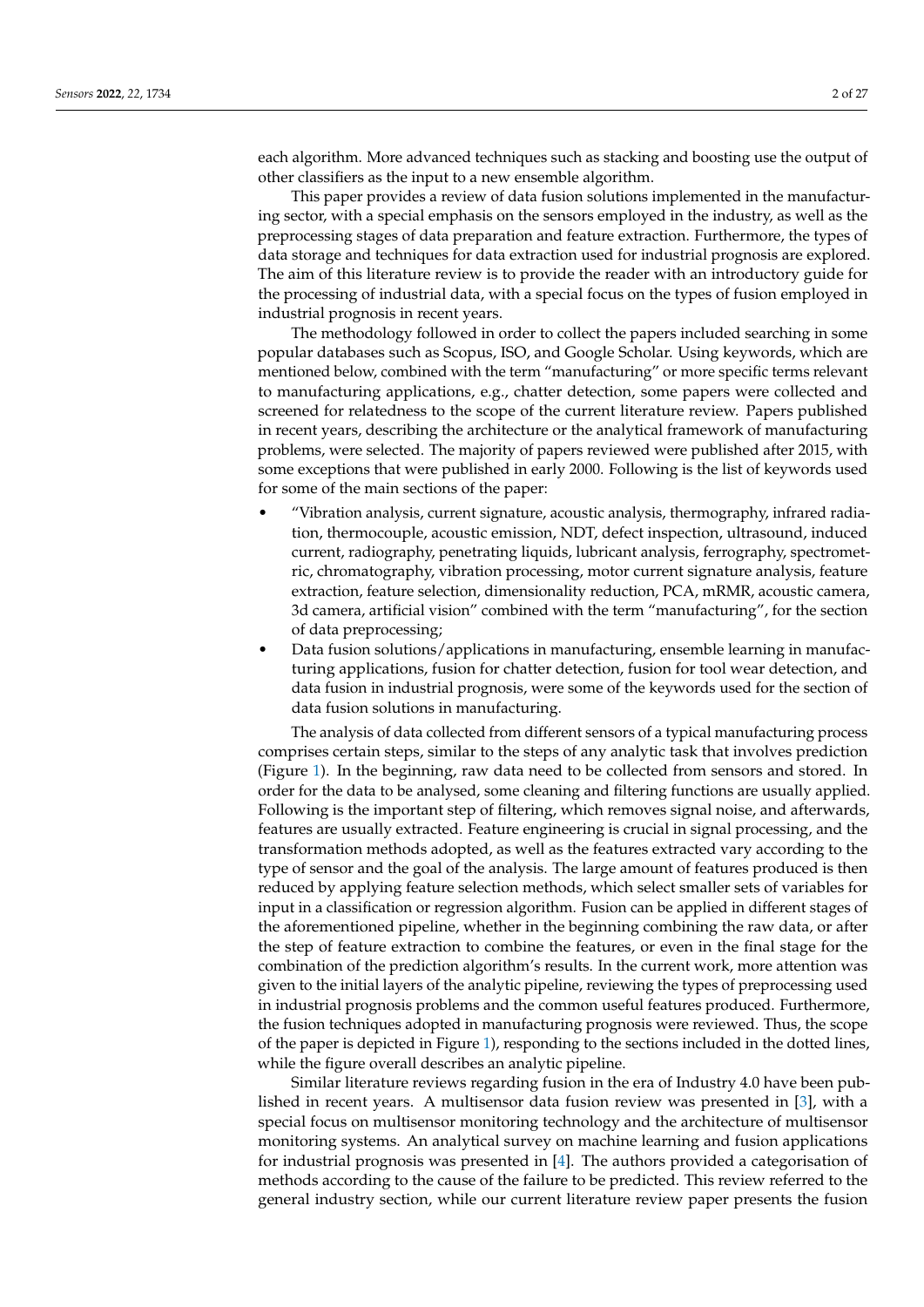trends in manufacturing applications. In [\[5\]](#page-21-4), a review of the techniques used for data fusion for material data was presented. The paper reviewed the methods and underlying theory for material data fusion, explaining the different levels of fusion and how these can be adapted in the combination of heterogeneous material data. The authors also gave insight into the differences of the terms "data integration" and "data fusion", which are often met in manufacturing applications.

<span id="page-2-0"></span>

**Figure 1.** Flowchart that presents the typical analytic pipeline followed in manufacturing applications.

The rest of the paper is organised as follows: Section [2](#page-2-1) describes the methods for data storage and extraction, along with the communication protocols enabling the fusion systems. Section [3](#page-8-0) refers to the type of sensors employed in manufacturing, data preprocessing techniques, and feature extraction, as well as feature selection methods. Section [4](#page-12-0) reviews the fusion methods adopted in different systems and in the manufacturing sector specifically. Finally, the paper is concluded with the Discussion Section.

### <span id="page-2-1"></span>**2. Data Acquisition and Storage**

The evolution of technology and especially the Internet of Things (IoT) has led to a new kind of manufacturing known as Smart Manufacturing. Smart Manufacturing is an application of the IoT that focuses on using inexpensive, small-sized, and smart devices that are all interconnected so that they can increase productivity and improve the health of the machines. Big Data in Smart Manufacturing systems are continuously generated data in high volumes produced by said smart devices [\[6\]](#page-21-5) and are available in various forms, e.g., log files, signal streams, or sensor data. A Big Data analysis system should be able to use these data in real time, as well as save them for historical analysis and long-term pattern detection. This section of the paper deals with the ways data are acquired and stored from such smart devices.

## *2.1. Data Acquisition Methods and Technologies*

In [\[7\]](#page-21-6), a comprehensive review of Big Data analytics throughout the product lifecycle was made. Most notably, regarding the data acquisition phase of the lifecycle, it was acknowledged that manual-based data acquisition methods are still used in various stages of the lifecycle process, thus making the acquired data from these approaches inaccurate and untimely, and as a consequence, the decisions based on them are usually ineffective. The authors [\[8\]](#page-21-7) suggested some challenges of data acquisition that need further research to be resolved and used smart mobile devices to provide an example on how IoT technologies can be embedded into the physical world and be able to gather data throughout the whole product lifecycle. A detailed hierarchical architecture of a smart factory was described by [\[9\]](#page-21-8), emphasizing the need for Wireless Sensor Networks (WSNs) in a smart factory for data monitoring, acquisition, and logging. ZigBee and Bluetooth were also mentioned, on top of Radio-Frequency Identification (RFID), for real-time data acquisition and were described as good choices when it comes down to the cost of the industrial automation of wireless technologies. Furthermore, the devices responsible for data acquisition should be easy to set up and connect with interfaces capable of scaling up.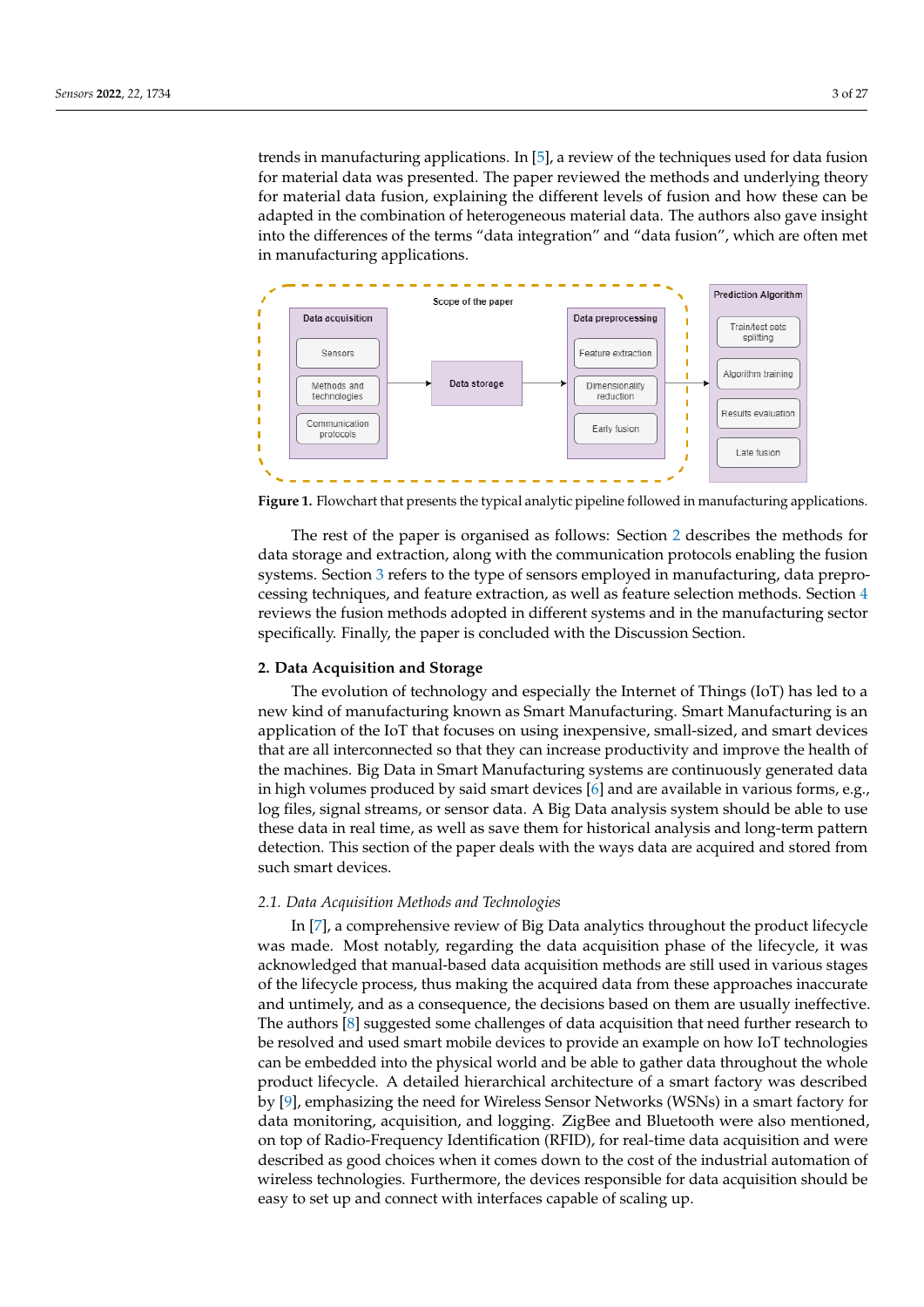One methodology employed by [\[10\]](#page-21-9) was a monitoring tool organised in a WSN. Part of the monitoring tool is a Data Acquisition Device (DAQ) that uses split-core current transformers, closed-loop Hall effect sensors, and a camera to create an easy and not intrusive way to collect data by monitoring the status of the machines. The researchers of the paper used multiple DAQs on the shop floor and used a central gateway to collect and organise the data into packets before they were transmitted. The WSN that was used for data extraction utilised the DIGI XBee ZigBee Radio-Frequency (RF) module. As the paper described, an OPC Unified Architecture (OPC-UA) was used. The OPC-UA provided an extensible data model, which provided the data schema. A NoSQL database was used, as it proved to be more flexible than a Structured Query Language database (SQL) because of the heterogeneity and the different data that were being generated. The authors of [\[11\]](#page-21-10) create a Cyber–Physical System (CPS) that uses a semantic sensor network. Focus was given on the way data are gathered from the physical sensors. To manage the large volume and velocity of the data, the authors proposed an architecture in which the data are collected through an OPC-UA, an industrial M2M communication protocol. There exists a considerable body of literature on data flow models, but most notably, Reference [\[12\]](#page-21-11) suggested frameworks that allow users to model their application via visual editors. These programs enable the users to receive data from external sources such as IoT devices and smart sensors.

In [\[13\]](#page-21-12), the authors suggested an architecture design for a smart manufacturing system. Furthermore, they provided detailed considerations of the way a smart Manufacturing Execution System (MES) should be designed. For real-time data acquisition from the shop floor, the OPC-UA technology was proposed. The authors of [\[14\]](#page-21-13) expanded on the topic of data transmission with the introduction of WiFi direct, 4G LTE, and Z-Wave. There was also the mention of the protocols being used with these wireless technologies, which include IPv6, MQTT, SOAP, and REST, among others. The authors also mentioned a series of compatible with Supervisory Control And Data Acquisition (SCADA) communication networks such as OPC, Open Database Connectivity (ODBC), RS232, and Dynamic Data Exchange (DDE), as well as some wireless communication standards such as the Highway Addressable Remote Transducer (HART) and ISA100.11a. The most prominent of these protocols are the MQTT and REST API. The MQTT protocol is used to acquire and transmit data from large industrial environments to the cloud where the processes producing the data can be monitored and controlled. The REST Application Programming Interface (API) provides a way to securely collect data from the IoT devices, where the data are collected in formal message arrays and the receivers split those individual messages so the producing device can be identified. SCADA systems provide a fully connected system that a manufacturer can use not only to acquire the data, but also to handle, manage, and archive them long term. Some known SCADA systems are SIMATIC SCADA Systems from Siemens, AVEVA™ Plant from Schneider Electric, Proficy HMI/SCADA from General Electric, and HMI/SCADA from ABB.

A demonstration of real-time data acquisition using the MQTT protocol was described in [\[15\]](#page-21-14). The authors implemented a system using temperature and humidity sensors so they could generate data to work with the protocol. For the test, they generated data for 60 s and compared the ability between the Hypertext Transfer Protocol (HTTP) and the MQTT protocol to transfer from the hardware (i.e., sensors) to the server and store them in a MySQL database. To minimise the error and loss of data, each transmission had a sequential ID so the completeness of data could be checked. A conclusion was made that the use of the MQTT protocol proved to be up to six-times faster than HTTP at sending data. On the more technical side, it was reported in [\[16\]](#page-21-15) that depending on the application and the network coverage required to send data different, protocols may need to be used. Low-Energy (LE) Bluetooth, Near-Field Communications (NFC), and RFID, among others, are technologies used for short-range communication. As a result, industrial applications that require a broader field to be deployed need solutions that can be both energy saving while maintaining a significant coverage area. Such a technology is the Low-Power Wide-Area Network (LPWAN), which includes Sigfox, LoRa, and the Narrowband IoT (NB-IoT) [\[17\]](#page-21-16).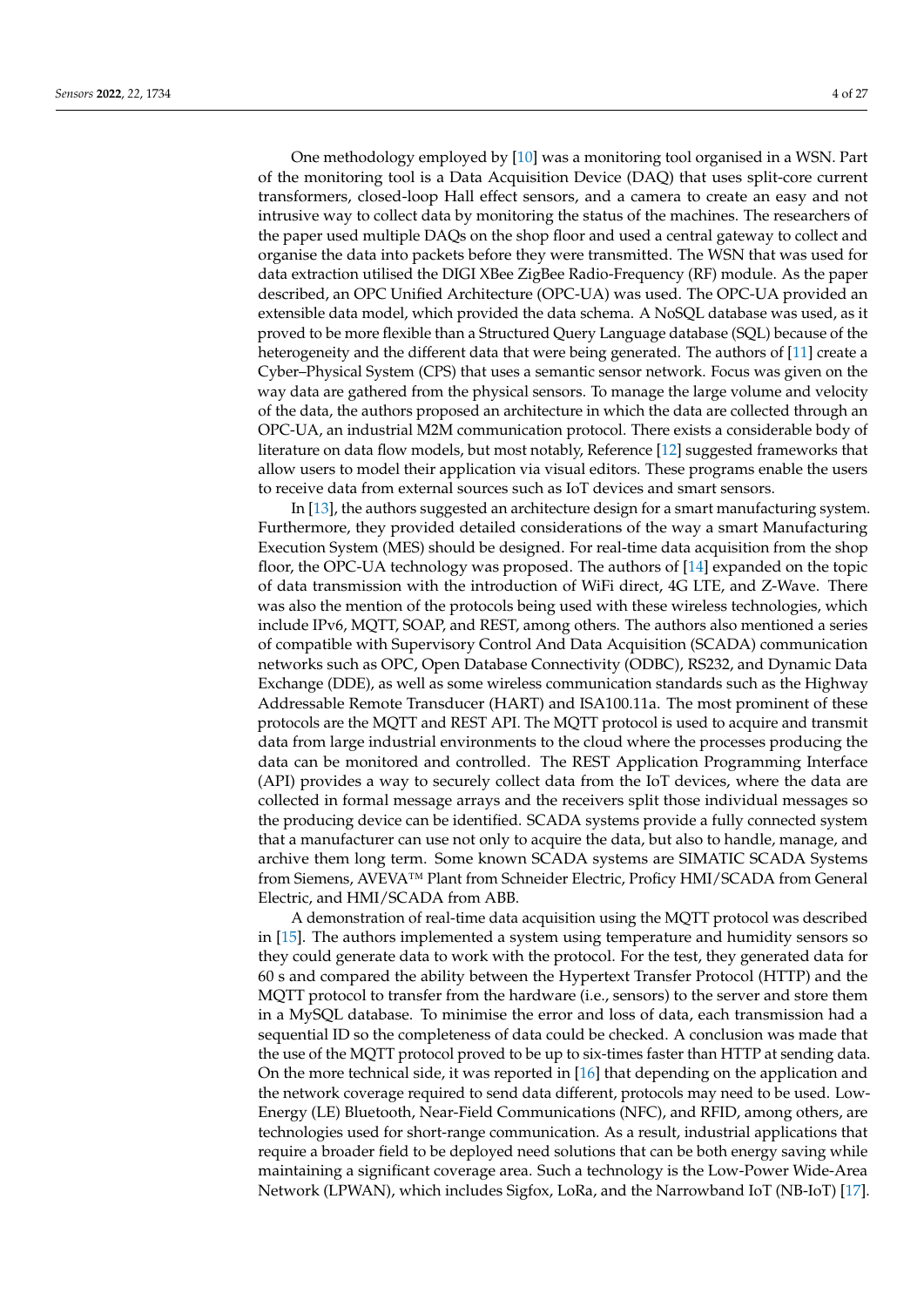A Big Data pipeline for data streaming in Industry 4.0 was described in [\[14](#page-21-13)[,18\]](#page-21-17). Moreover, data collection and data storing tools were compared and presented. Such tools are Apache Kafka, RabbitMQ, and Amazon Kinesis, which are considered for pushing a high volume of messages that are produced from data producers (i.e., sensors) and even Apache Storm to process and discard "useless data", which were tagged as less important or out of context.

In [\[19\]](#page-21-18), a system that is capable of data monitoring and acquisition of a Computerised Numerical Control (CNC) machine tool in intelligent manufacturing was proposed and developed. Most notably, the authors compared the different data acquisition methods from a CNC machine, not only on the different data types that can be collected, but also the technical difficulty and implementation costs. For data acquisition, the MTConnect protocol was selected, while for the database, a system that uses the ODBC method was the choice. The machine tool networking was based on an industrial Ethernet and Transmission Control Protocol/Internet Protocol (TCP/IP) technology. Working also with CNC machines, Reference [\[20\]](#page-21-19) provided a thorough explanation of the way a CNC machine generates data and how these data are acquired, transmitted, and stored. CNC data can be split into two main sources: controller data and external sensor data. As is usual for the sensors, the collected data contain noise from external interference, and for that reason, a necessary step is to clean and preprocess the data. For machines such as a CNC system, a high amount real-time data in the controller is required. Some of the most-used technologies in the field are Ethernet, Profinet, and EtherCAT, but in order for them to work seamlessly in the system, the sensors need to be equipped with acquisition cards.

Previous research showed that data acquisition in real time is based on the configuration of the smart environment [\[21–](#page-21-20)[23\]](#page-22-0). Specifically, it was described that the first part of the data acquisition is the data collection, during which raw data are gathered using various technologies depending on the application. Moreover was proposed that Ultra-High-Frequency (UHF) RFID readers can be used to track and collect data in real time from the manufacturing process. Regarding the transmission of the collected data, it was mentioned that for real-time data such as temperature, vibration, and pressure, the Internet, wireless, and 4G methods were used. As far as non-real-time data (e.g., maintenance history) transmission are concerned, tools such Sqoop are preferred. A more in-depth look at the way RFID technology is used to collect data from the shop floor was provided by [\[24](#page-22-1)[,25\]](#page-22-2), where the authors explained step by step the system architecture they created. Data flow starts from RFID tags, which are attached to the input and output of their manufacturing section. This allows for real-time monitoring of the manufacturing process and can update individual data from each part. The authors concluded that such an architecture (RFID-based IoT solution) with the ability to closely monitor the manufacturing sections leads to improvements in the traceability, quality, and tool wear prediction.

Some authors [\[26](#page-22-3)[,27\]](#page-22-4) have also suggested Industrial Internet of Things (IIoT) architectures, where the data collection method was thoroughly described. Specifically, all kinds of manufacturing data (e.g., equipment status data, product data, or measurements) can be gathered using wired or wireless methods. The wireless methods include, mostly, as previously mentioned, RFID readers that obtain the raw data. Hive and HBase have been introduced as a distributed data storage system. One way that is considered for data transmission is the Flume interface, which forwards the data to a selected storage system.

#### *2.2. Data Storage Software Solutions*

Concerning data storage, a distributed approach is usually the choice where a Distributed Database System (DDBS) is used to store structured data and the Hadoop Distributed File System (HDFS) or NoSQL databases for unstructured data. Other alternatives are the C Open Source Managed Operating System (COSMOS) and Haystack. Especially for distributed file systems, the Google File System (GFS) was one of the first systems developed to handle data-intensive applications.

MongoDB, a NoSQL database, is one of the most popular databases at the moment, and the authors of [\[10\]](#page-21-9) used it to store the sensor data that were gathered by the DAQs.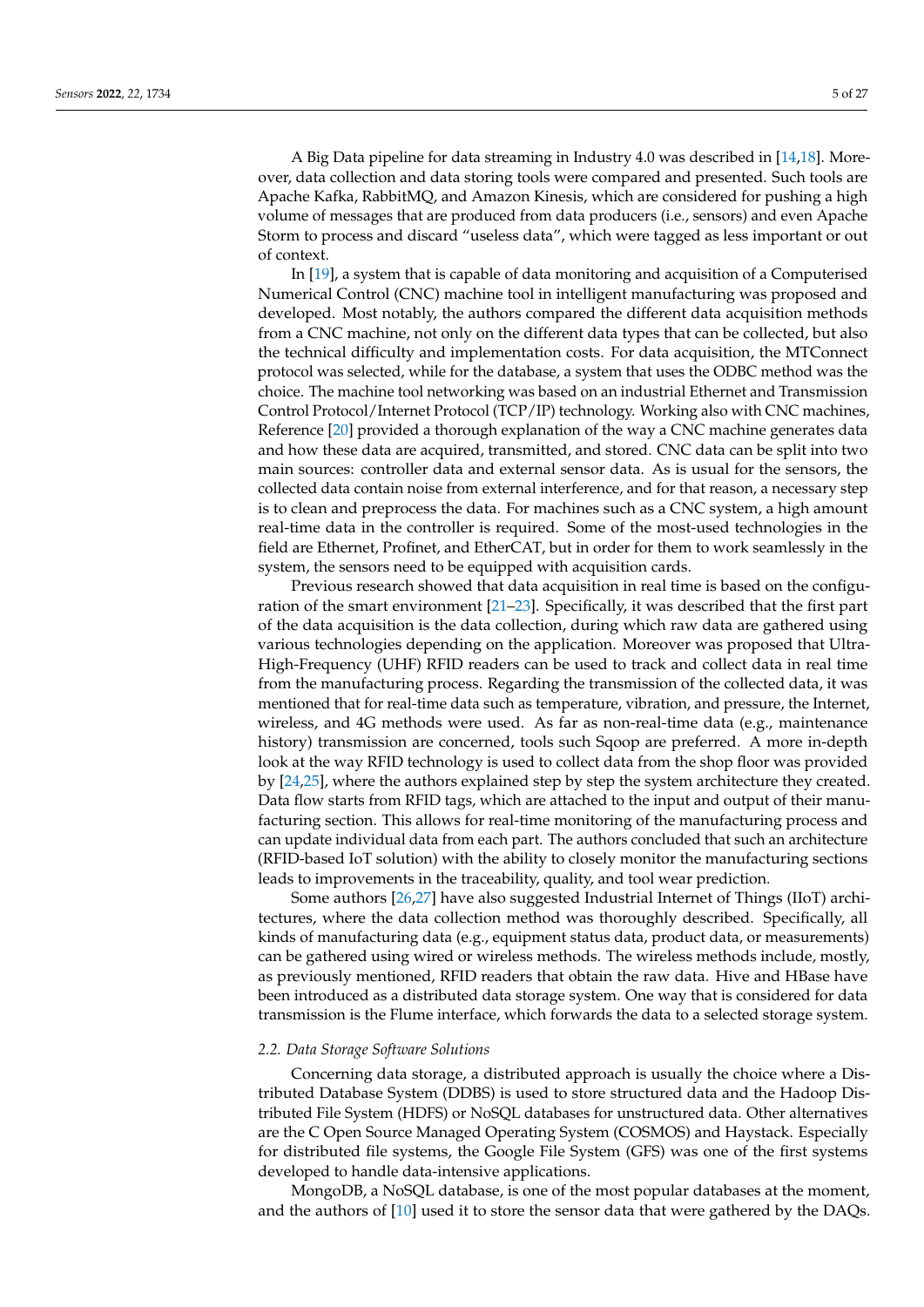As was mentioned by [\[13\]](#page-21-12), relational databases such as MySQL are not an option due to the complicated nature of the manufacturing data. Subsequently, the authors considered a distributed database as an appropriate option because of its high performance, efficiency, and scalability.

Regarding data storage solutions being proposed, the authors in [\[18\]](#page-21-17) listed, described, and compared commonly used technologies such as Hadoop Hive and MongoDB. A distinction was made between the data models that were used: firstly, the file system data model, for data stored in a schema-less manner and read in a structured manner with a processing time based on the processing needs of the application; secondly, document-based data model; lastly, a column-based schema. A reference was made regarding the recent data storage technologies and their capabilities to process data for critical real-time applications.

Prior research [\[28\]](#page-22-5) suggested that shop floor data on a manufacturing site can be gathered using what is called a SCADA system. SCADA provides a singular interface, where all the gathered data collected from different smart devices can be transmitted. Among SCADA, Reference [\[29\]](#page-22-6) mentioned the Protocol Data Unit (PDU) as an alternative data acquisition tool. It was also suggested that the combination of IoT and cloud services gives the ability for different equipment to be connected and collect huge amounts of data. To organise data in a methodical and effectual way, Database Management Systems (DBMSs) have been created. According to [\[22\]](#page-22-7), these tools can be split into two categories, relational DBMS and non-relational DBMS. The first category includes SQL databases, meaning databases that usually store data in tables of records. Commercial solutions for SQL databases are Microsoft SQL, PostgreSQL, Oracle, and MySQL. Regarding NoSQL databases, it is possible to use various types of data such as text, binary, and records. One of the benefits of NoSQL over SQL is that it is scalable and can support huge volumes of data, making it perfect for managing data coming from sensors and smart devices. In [\[30](#page-22-8)[,31\]](#page-22-9), a straightforward software solution explaining the pros and cons of each one was provided. The most commonly used solution is Apache Hadoop, but the authors [\[30\]](#page-22-8) also proposed other options such as: Redis, SimpleDB, CouchDB, and MongoDB, just to name a few. More research [\[32\]](#page-22-10) described the criteria of the data model and used them to identify different models where each of the previously mentioned software solutions apply the best.

Authors such as [\[33\]](#page-22-11) provided a more technical side to the way data being acquired and stored. Even though it was mentioned that the data were collected manually, there was an in-depth review of the storage methods. As has been previously reported by the literature [\[34\]](#page-22-12), the most adequate NoSQL databases for real-time data storage are HBase and Cassandra. However, it was demonstrated by [\[35\]](#page-22-13) that Online Transaction Processing (OLTP)-oriented NoSQL databases can lack the support for fast sequential access over a significant amount of data, which sometimes can prove to be a hurdle when it comes to data analytics. Hadoop BDW is proposed as the opposing solution that can handle fast sequential access.

A data storage framework was presented in [\[36\]](#page-22-14) that can deal with various types of data collected from different devices, for instance RFID readers, monitors, or thermometers. Due to the heterogeneity and volume of data, there is no perfect method for efficiently storing and accessing them. The proposed architecture by the authors included several modules. In more detail, HDFS was used for unstructured file storage, while a database module using NoSQL and relational databases was used to manage the structured data. The authors also investigated a data storage framework capable of being a feasible solution to challenges such as a large volume of data, different data types, rapid generation of data, and the complicated requirements of data management. In detail, for structured data, a database management model was created that combined and extended multiple databases. For unstructured data, a common solution was followed. The authors explained in great detail how the framework extended HDFS for multitenant data isolation. Concluding, it was mentioned that for remote and cross-platform data access, a RESTfulservice-generating mechanism was integrated, to provide a platform-independent HTTP interface. Furthermore, the authors of [\[37\]](#page-22-15) reported that in large-scale manufacturing systems, tens of thousands of data streams flow into the storage at various rates. For that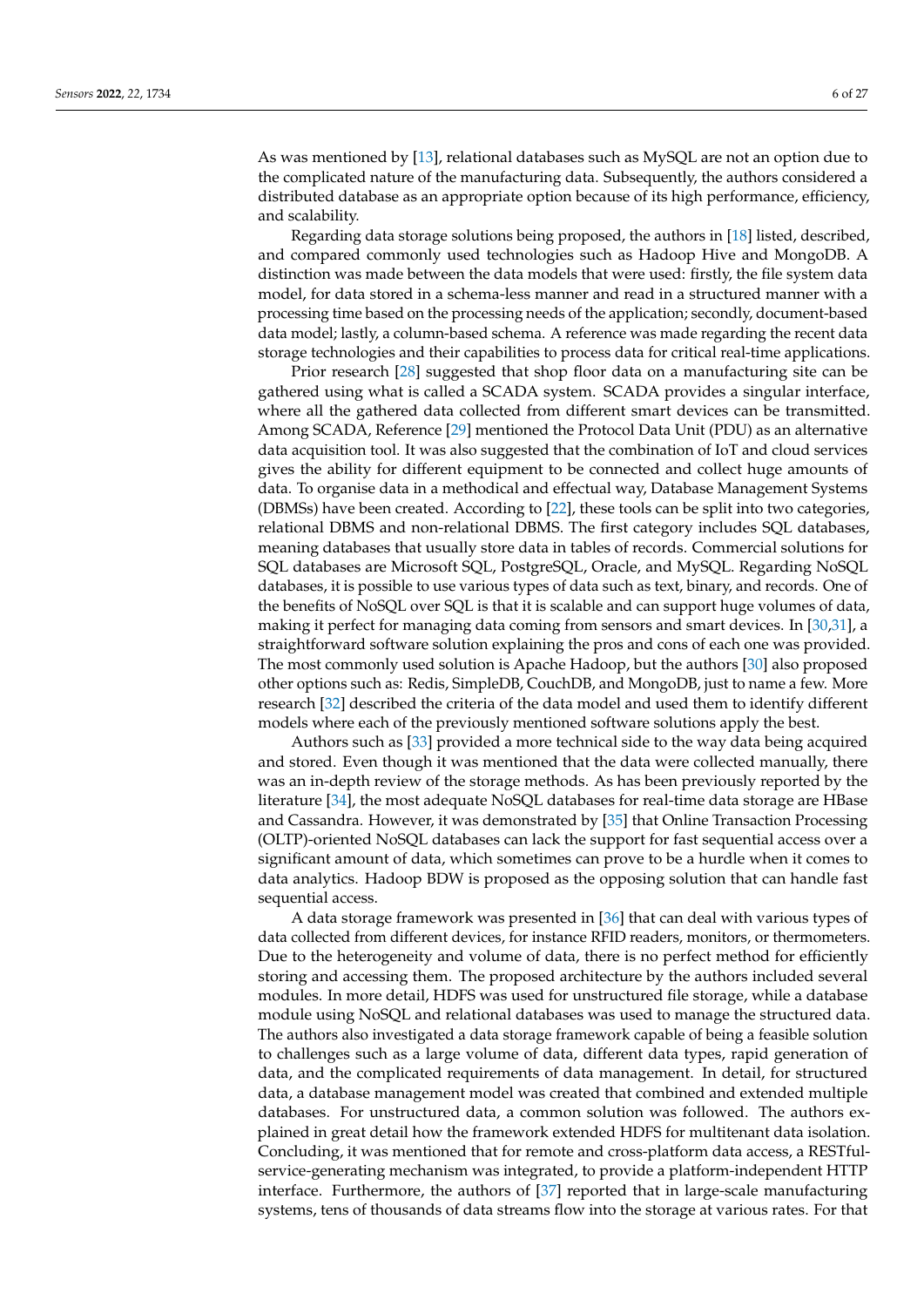reason, there is a need for improving the bottlenecks that cause the data to arrive irregularly. The authors mentioned Blueflood as a solution that attempts to achieve high scalability. Blueflood is a combination of Cassandra, which handles data storage, and Elasticsearch, which handles indexing. A similar alternative to Blueflood is OpenTSDB, which uses HBase for storage instead of Cassandra. A summary of the software tools used for data management can be found in Table [1.](#page-7-0)

The authors of [\[38\]](#page-22-16) separated the requirement and solution components that are assigned to the data storage processes. In [\[39\]](#page-22-17), it was suggested that due to comprehensive process transparency, structured, semi-structured, and unstructured data should be stored and made available for application-specific processing. Furthermore, in [\[38\]](#page-22-16), operational data storage and a long data storage system were proposed. The first one requires an edge device unit, which must be able to store and manage real-time data. For operational data storage, the edge devices need to store data efficiently and reliably. For that reason, SQL was recommended. The preferred Relational Database Management Systems (RDBMSs) are MySQL and PostgreSQL. Concerning long-term data storage, a Big Database system is required. Consequently, NoSQL databases provide the best storage solutions as they are able to efficiently store large volumes of unstructured datasets, compared to relational databases [\[30,](#page-22-8)[40\]](#page-22-18).

A focus on data storage issues and recommendations for a new solution to organise and manage data was given by [\[41\]](#page-22-19). In particular, the cloud storage system they presented uses a Document-Oriented Storage System (DO-SS) for the storage of all the information derived from the monitoring systems. The integration between the data collection and storage subsystem occurs with the help of a software module (parser), so that the data can be converted before being stored in MongoDB. The authors also implemented an Object-Oriented Storage System (OO-SS), a widely used object storage system. The main benefit over other solutions, is that the data are protected by being stored as multiple copies, so in case a node fails, there is another one active where the data are stored. This design makes the OO-SS ideal when there is a need for performance and scalability.

In [\[42\]](#page-22-20), a hybrid framework was conceptualised for an industrial platform that ensures efficient and accurate communication, concerning data transfer among software applications and devices. The framework was characterised as hybrid, because it contains two different technologies for data storage and exploits the best features from each of them. In the proposed framework, structured data are stored in relational database systems, while sensorial data, which most of the time tend to be unstructured, are stored in NoSQL databases. The real-time sensor data are published to an MQTT broker that is suitable to be used to connect with remote locations, and the Raw Data Handler subscribes to MQTT and acquires the generated data. Later, the data are carried to the sensorial repository where they are indexed and can easily be filtered and accessed by timestamps. In general, the authors proposed a hybrid framework that is capable of shop floor data collection and application in industrial environments.

A scalable data storage framework for smart manufacturing was introduced by [\[43\]](#page-22-21). In more detail, it is a Software-Defined Hybrid Cloud (SDHC) for saving the equipmentgenerated data. The main challenge the authors faced was the different data types and formats. With the use of software-defined technology, control data and manufacturing data were separated. The manufacturing data derived from the sensors and controllers can be saved in a key-value database only if the data save request is allowed. Lastly, two improvements were proposed, the first one to deal with the data saving efficiency, which will improve the response time, and the second one with the data-save permission, which will improve the system's robustness. A software architecture was designed by [\[44\]](#page-22-22). The framework is highly scalable, so a fleet of IoT boards and sensors can be easily configurable. For data collection, an Arancino board was used that was provided with an AI module that can manage on-board fault prediction. InfluxDB was the database that was selected as it is non-relational and is suitable for industrial scenarios where sensors send data at different rates.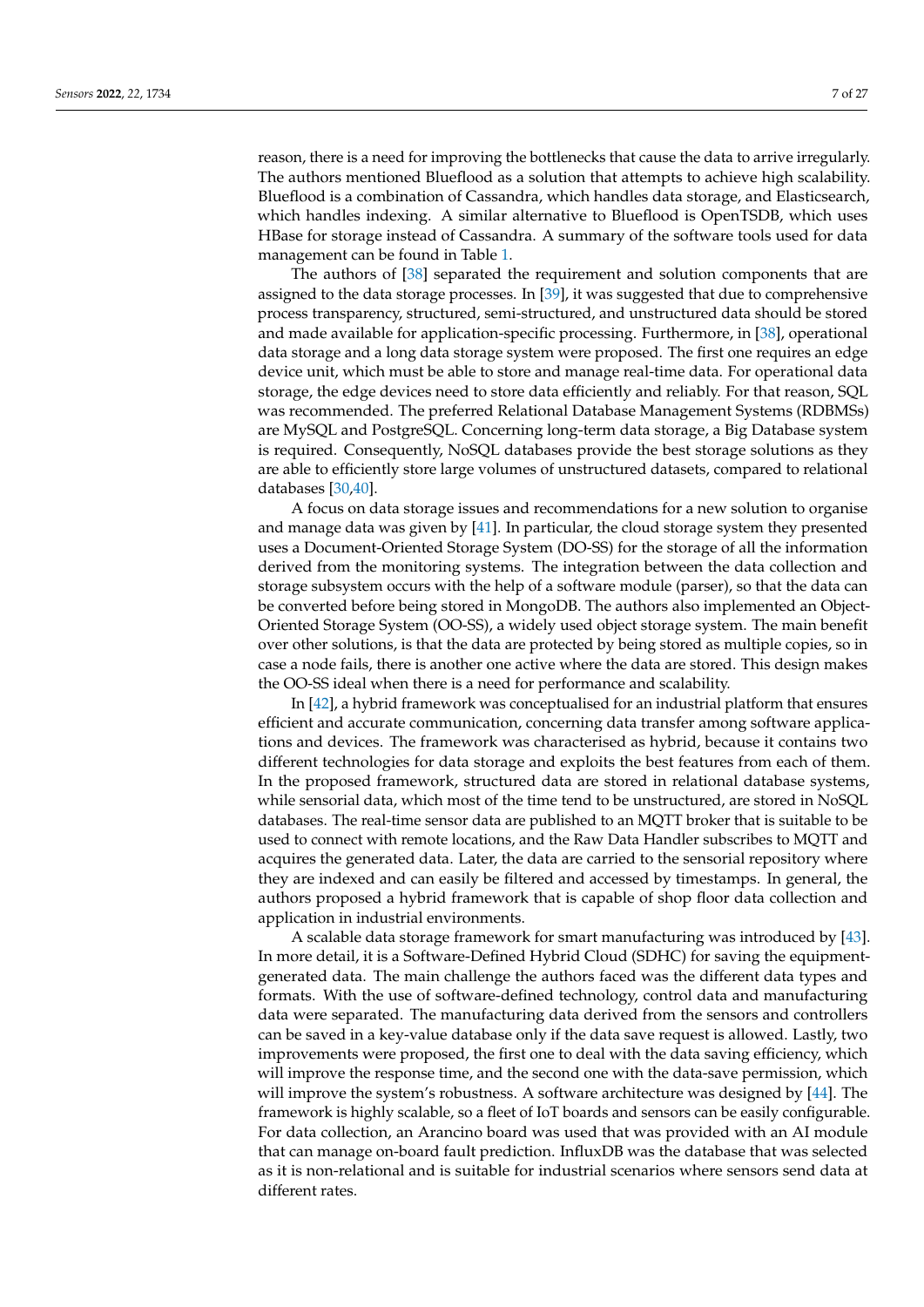| <b>Software Tool</b> | Application                                                                                                                                                                                                                                                                                                                                                                                                                                                                                                                                           | Reference   |
|----------------------|-------------------------------------------------------------------------------------------------------------------------------------------------------------------------------------------------------------------------------------------------------------------------------------------------------------------------------------------------------------------------------------------------------------------------------------------------------------------------------------------------------------------------------------------------------|-------------|
| Apache Hadoop        | Hadoop is a framework that allows for the distributed<br>processing of large datasets across clusters of computers<br>using simple programming models. It has been used for<br>different kinds of applications such as frameworks that<br>can optimise and organise the way bit data can be<br>searched and accessed. There are also applications<br>regarding storing data derived from sensors that<br>monitor the environmental air pollution. Lastly, tuning<br>systems have been designed to improve the<br>performance of Hadoop and MapReduce. | $[45 - 47]$ |
| Apache Storm         | One of the most capable software solutions for Big Data<br>is Apache Storm. Several applications exist that employ<br>it. Some of them use it as a data streaming and real-time<br>processing platform, while others create frameworks for<br>dynamically scaling for the analysis of streaming data.<br>Finally, there are multisensor data fusion frameworks<br>that employ Apache Storm due to its high reliability and<br>good processing mode.                                                                                                   | $[48 - 50]$ |
| Apache Flume         | Flume is a distributed, reliable, and available system for<br>efficiently collecting, aggregating, and moving large<br>amounts of event data. It has been used for various<br>kinds of applications such as healthcare and<br>manufacturing. Frameworks have been designed so that<br>the computational scalability of sensor network data can<br>be achieved.                                                                                                                                                                                        | $[51 - 53]$ |
| Apache Spark         | The aim of Spark is to make data analytics programs run<br>faster by offering a general execution model that<br>optimises arbitrary operator graphs and supports<br>in-memory computing. Most applications use it for<br>sensor analytics. It has been deployed on both industrial<br>and non-industrial applications and can be integrated<br>into pre-existing frameworks.                                                                                                                                                                          | $[54 - 56]$ |
| Apache Kafka         | Kafka is well suited for the situations where users need<br>to process real-time data and analyse them. There are<br>papers that focused on learning how to reliably transfer<br>data and studied its application in collaboration with<br>other software solutions.                                                                                                                                                                                                                                                                                  | $[57 - 59]$ |

<span id="page-7-0"></span>**Table 1.** Applications of software tools for data management.

## *2.3. Communication Protocols*

The smart manufacturing sector benefits from data fusion systems. Next, the required underlying communication technologies enabling the fusion systems are presented. These are related to the IoT and the corresponding protocols. Specifically, networking concepts that are based on software are incorporated into the lower communication layers. Furthermore, adaptivity offers advanced performance since the nature of modern networking systems is dynamic.

Software-Defined Networking (SDN) is the main conceptual networking model [\[60\]](#page-23-6) under modern IoT fusion environments. It brings the programmable networking logic into the lower architectural layers. This process allows better control and management of networking data flows in a transparent way from the higher-layer networking applications. It is a centralised architecture that defines a stable ground to be used for building networking applications. An open implementation of the SDN networking concept is the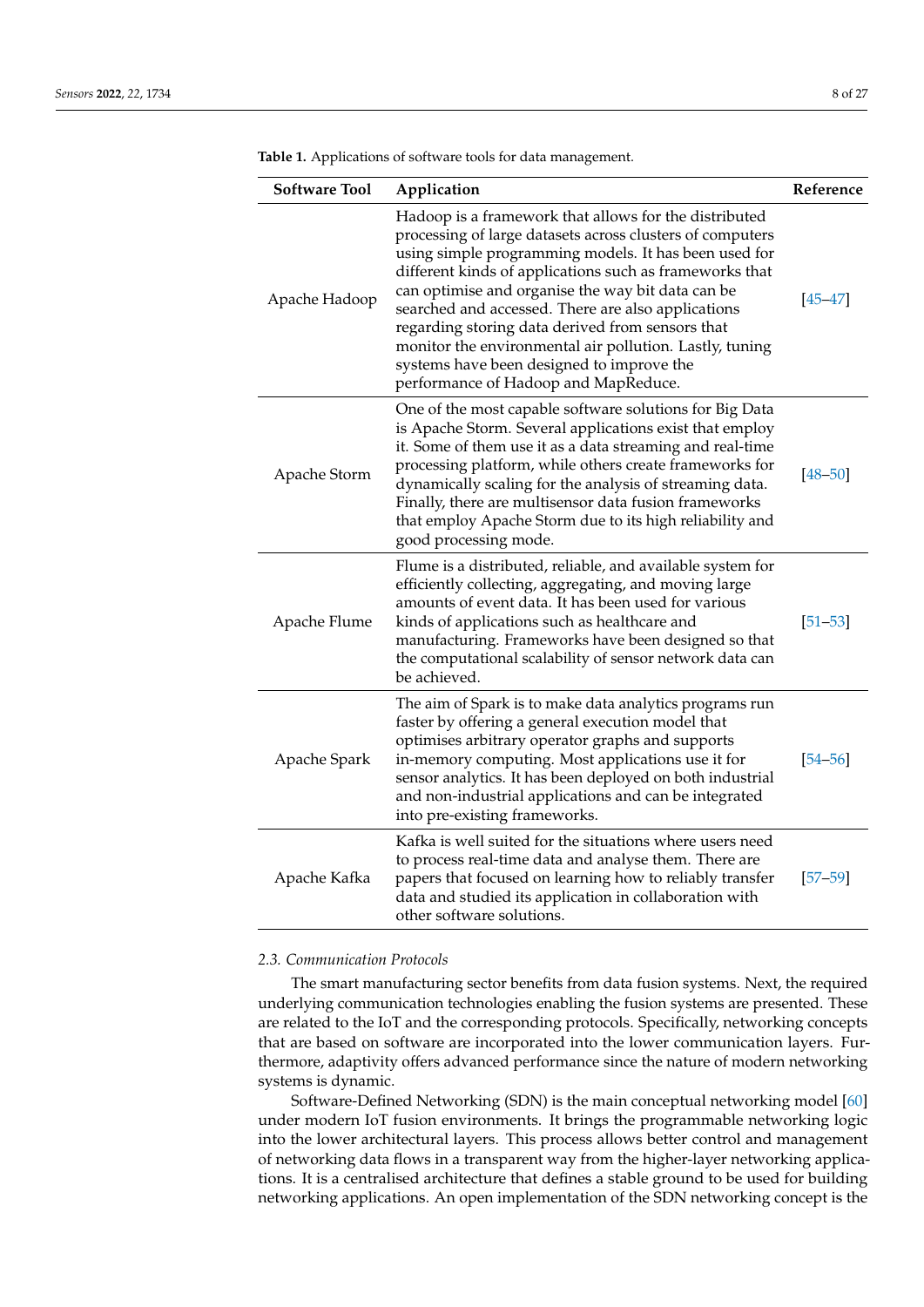OpenFlow protocol [\[61\]](#page-23-7), which is widely adopted. A networking foundation is currently maintaining the specification. The whole concept relies on central computing logic, represented by the SDN controller, controlling data flows between core networking components such as switches (i.e., the Southbound API). Fusion techniques over IoT environments are facilitated with the exploitation of the SDN concept.

Achieving high-speed transmissions in IoT environments requires efficient and dynamic channel assignment. Conventional fixed assignment techniques are not adequate for modern environments, in which, due to their dynamic nature, requirements must constantly adapt to the runtime conditions. The IoT over SDN, when combined with deep learning techniques, improves transmission quality. Therefore, a traffic load prediction algorithm that is based on deep learning [\[62\]](#page-23-8) has been proposed, forecasting network traffic and congestion. Next, a deep-learning-based algorithm that assigns channels has been introduced. Its main role relates to link channel allocation using intelligence in the SDN-IoT network environment.

Since communication between smart devices in the IoT manufacturing sector can be peculiar, event-based data fusion for communication is needed [\[63\]](#page-23-9). This is a message exchange system between participating devices that initiates when events occur. Fusion is required since different devices generate heterogeneous notifications, along with data source trust issues that may arise. The contribution of this work consisted of an event-based protocol covering the communication issues of resource-limited sensors and heterogeneous data sources, and it considered the trust degree of the fused data.

There is a vast spectrum of IoT applications that require security and privacy for realistic deployment in the modern era. Trust and data integrity are prerequisites in the IoT ecosystem, otherwise applications will lose high demand and also their potential. In the current case of cellular and sensor networks, special security challenges emerge and correlate with authentication issues, privacy, management, and information storage [\[64\]](#page-23-10). Programmable Logic Controllers (PLCs) are an integral part of the industrial control systems [\[65\]](#page-23-11). Communication issues between PLCs and the engineering stations or field devices concerning security must be confronted. Modern database systems use communication systems to deploy as cloud-based solutions [\[66\]](#page-23-12). Different DBs support various security technologies, though most non-relational solutions overlook modern Big Data applications.

Communication requires a credible authentication model, which guarantees data integrity and secrecy. For that purpose, an IoT node-roaming authentication protocol was introduced [\[67\]](#page-23-13). A heterogeneous fusion mechanism comprises the protocol's functionality. Every roaming device communicates with a server, which provides authentication functionality. This process renders attacking attempts from external malicious nodes difficult.

In a smart manufacturing environment, multiple protocols are required for transmitting data efficiently. SDN forms the basis for a heterogeneous network architecture [\[68\]](#page-23-14) for forwarding multisource manufacturing data and, at the same time, utilising network resources optimally. The core algorithm of the proposed protocol is based on cross-network fusion and scheduling. It was shown that the efficiency was improved for the fusion processes, especially for intelligent manufacturing equipment.

#### <span id="page-8-0"></span>**3. Data Preprocessing and Feature Extraction**

### <span id="page-8-1"></span>*3.1. Types of Sensors and Variables Measured*

In the context of Industry 4.0, the use of sensors has been widely extended, as the capacity to store and use the acquired data has been enhanced [\[69\]](#page-23-15). The heterogeneity of the machinery in the manufacturing plants and the specific needs of each sector generate the need to use different kinds of measurements to monitor the machines, the manufacturing processes, and the parts that are produced. For that purpose, a large number of sensors are available on the market. Many of them are already integrated in the machines, even if it is usual to include other sensing equipment in order to complete the measurement chain available for further analysis.

In [\[70\]](#page-23-16), some general guidelines were given for the condition monitoring and diagnostics of machines. The parameters that can be measured were identified and classified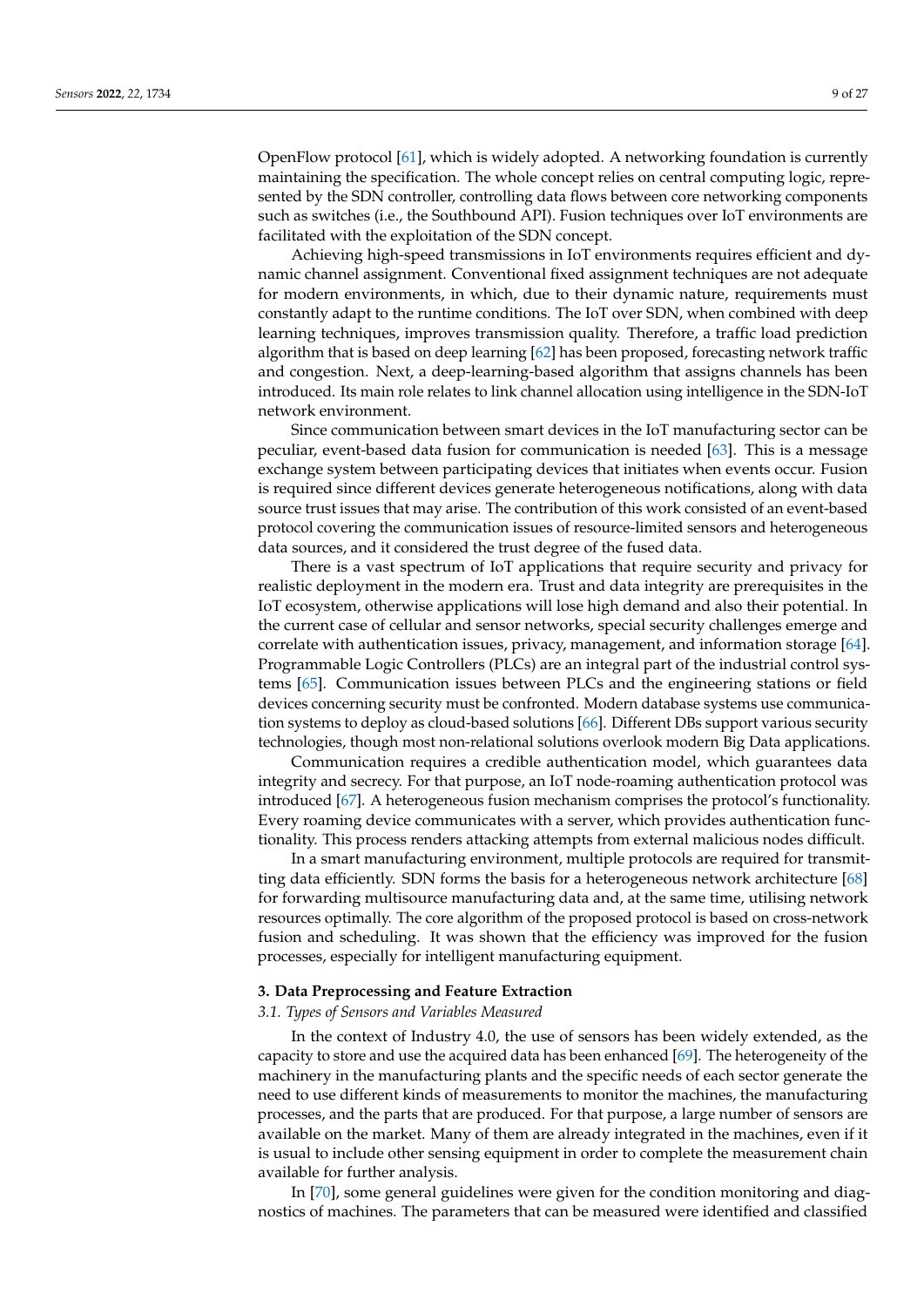according to the type of machine that was considered. The main parameters that are useful for all kinds of machines are: temperature, noise, vibration, acoustic emissions, ultrasonics, oil pressure, and thermography. Some others will be specific for some particular types of machines. In the next paragraphs, this is explained in more detail.

Vibration analysis is a commonly used technique  $[44,71,72]$  $[44,71,72]$  $[44,71,72]$  as the vibration signature of a component may change as a fault develops. Machines vibrate in their normal operation, some of the vibratory phenomena related being to events that occur periodically (such as the rotation of shafts, the mesh of gear teeth, or the generation of rotating electric fields). Thus, the frequency of that vibration often gives an indication of the source. That is why it is important to establish a baseline for the standard vibration response of a machine and detect any anomaly from that baseline when a fault occurs [\[73\]](#page-23-19). For that purpose, different kinds of vibration transducers can be used: proximity probes (measuring the relative distance between the probe and another surface), velocity transducers (providing a signal proportional to the absolute velocity of the element on which the transducer is mounted), accelerometers (giving a signal proportional to the absolute acceleration), dual vibration probes (allowing the measurement of absolute motion), and laser vibrometers (transducers based on the Doppler principle that do not load the measurement object) [\[73\]](#page-23-19), accelerometers being the most commonly used. In the range of the audible spectrum, acoustic analysis via microphones [\[74\]](#page-23-20) allows the localisation of an internal material transformation or a noise source, but it is hard to reach to determine the magnitude of a failure, given that manufacturing plants can be noisy environments.

Electrical current is usually measured in electrical machines such as motors or generators [\[44,](#page-22-22)[75\]](#page-23-21). This kind of signal has a low implementation cost, as the equipment is simple and economical. Other variables to be measured in such rotational equipment are the torque, the speed, and the temperature. As the temperature changes or reaches a limit, the temperature can be a signal of failure, and the analysis of the temperature is another approach [\[76\]](#page-23-22). One of the most-used techniques is thermography, which consists of the determination of the surface temperature by means of measuring the infrared radiation [\[77\]](#page-23-23). This technique can be used, for example, to monitor the wear of cutting tools [\[78\]](#page-23-24). Moreover, thermocouples are commonly installed in machinery thanks to their low cost, providing the value of the temperature in a single point.

The measurement of Acoustic Emission (AE) [\[79](#page-24-0)[,80\]](#page-24-1) allows capturing the propagating waves generated by the rapid release of energy from localised sources, as a result of crack propagation, impact, or leakage, among other phenomena [\[81\]](#page-24-2). In the manufacturing context, this technique can be useful to monitor the state of the structure of large machinery subjected to cyclic loads or to test the quality of a product. Similarly, ultrasound analysis can be used to detect, identify, and evaluate the size of surface and sub-surface failure or to measure material thickness. Thus, it is mainly used in material or product control stages [\[82\]](#page-24-3). Induced currents are useful to test electrically conductive materials [\[83\]](#page-24-4). They are a means to evaluate surface and sub-surface failure, as well as to measure material thickness generated in processes such as thermal treatments and coatings.

Radiographies are used to detect internal cracks and the lack of homogeneity of materials [\[84\]](#page-24-5) (e.g., in pieces manufactured by melting or in welded joints); however, access to the analysed object from all possible perspectives is needed, and this is an expensive technique. Penetrating liquids are also used to detect surface discontinuities.

Lubricant analysis is used to determine the chemical composition of lubricants, as well as to find particles in them. Some of these techniques are ferrography, spectrometric identification, and chromatography. Ferrography looks for iron particles in oils in order to identify the component that is wearing out and to determine the wear level [\[85\]](#page-24-6). Spectrometric identification looks for iron, metallic, or non-metallic particles by means of the atomic emission spectrometer, which is useful to identify early-stage failure [\[86\]](#page-24-7). Chromatography measures changes in the properties of the lubricants (viscosity, pH, water content, etc.) [\[73\]](#page-23-19).

The aforementioned sensors and variables measured refer mainly to one-dimensional data. However, higher-dimensional data are also relevant in the context of smart manufacturing. Vision techniques can be used to inspect manufactured products [\[87\]](#page-24-8). Three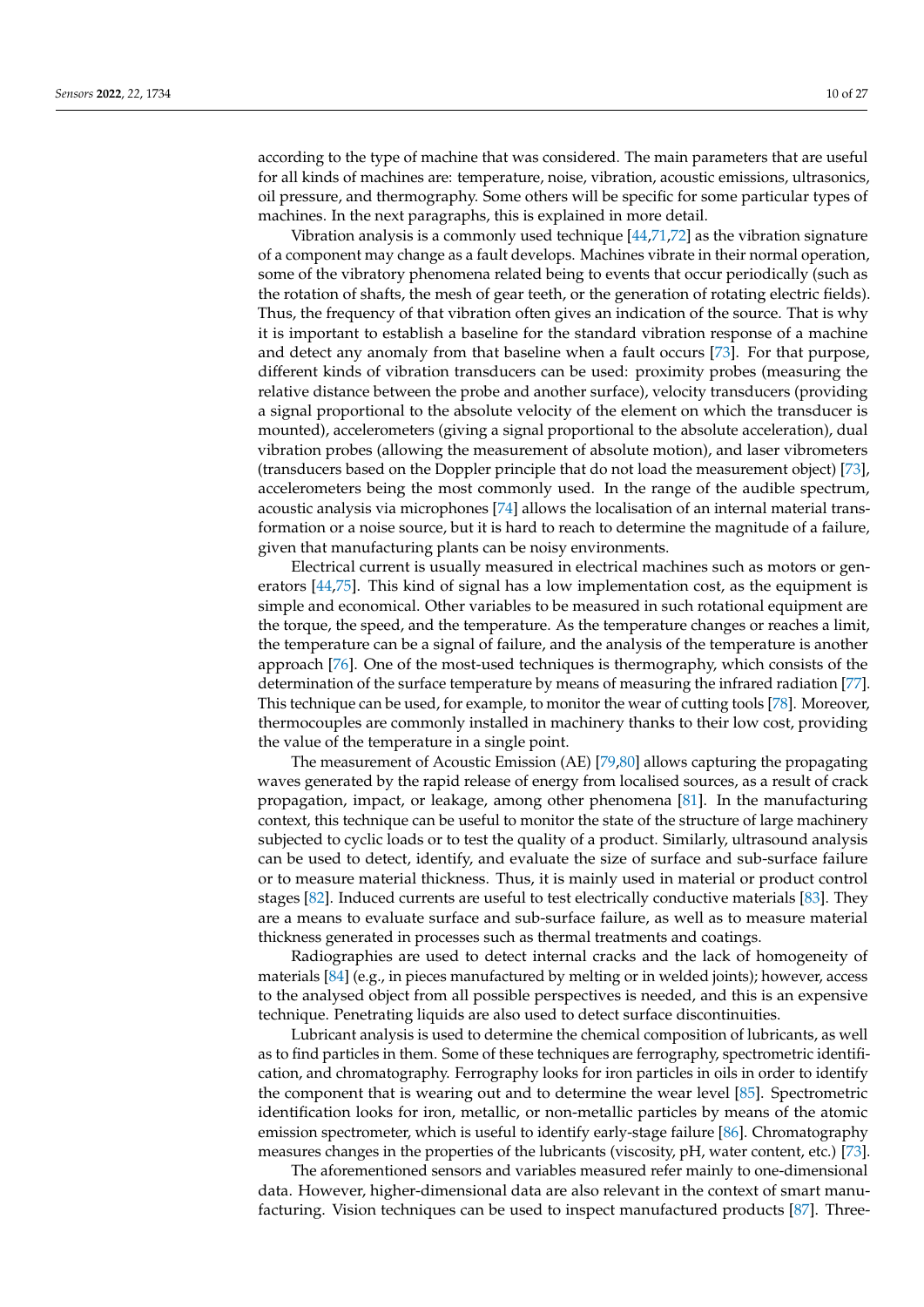dimensional vision techniques are also useful in inspection environments, such as the analysis of the quality of an assembly process [\[88\]](#page-24-9). Vision techniques can be combined with sound measurements using acoustic cameras, imaging devices with an included microphone array. They process sound signals to form a representation of the originating location. They are used for the identification of noise sources in machinery such as conveyor belts [\[89\]](#page-24-10).

Even if the aforementioned variables are general-purpose, there are many others that can be used in industrial equipment, which depend on the kind of machinery. For example, those equipment related to pneumatic or hydraulic subsystems (valves, cylinders, and so on) may take advantage of the measurement of pressure, flow, position, etc. Moreover, other equipment suffering from cyclic or transient loads may have installed load cells or strain gauges to measure the force or the displacement, which can be useful to calculate the mechanical stress suffered by a component.

#### *3.2. Data Preprocessing*

Data preprocessing is required in order to treat the data and obtain clean data that can be useful for feature extraction. Even if in some scenarios, features are extracted directly from the raw signals, the high complexity of the industrial systems and the nonlinear processes involved ask for the application of signal processing strategies [\[90\]](#page-24-11). These strategies may include the removal of the effects of the operating conditions from the acquired signals, the removal of noise in noisy signals, the identification and removal of outliers that may lead to non-significant features, and the transformation of the signals to other domains from which key features can be extracted, among others. There are many common techniques for some of the variables that can be measured and were introduced in Section [3.1.](#page-8-1) However, some of them are dependent on the nature of the signal. In this subsection, the focus is put on two of the main data sources: vibration signals and current signatures. This selection was made based on the widely extended use in manufacturing machinery in the case of vibration signals, the ease of data acquisition, the fact of being a usual data source in the manufacturing industry, and its usefulness for the detection of faults and inefficiencies in machines in the case of current signatures.

Vibration data preprocessing is one of the most-studied areas in signal preprocessing. ISO 13373-2:2016 [\[91\]](#page-24-12) summarises some procedures for general purpose applications. Thus, different effects and techniques are described, such as time domain averaging, Fourier transform, spectrograms, order tracking, octave and fractional octave analysis, and cepstrum analysis. According to the standard, there are other techniques for the in-depth analysis of vibration signals. This is the case of the semi-automated bearing diagnostic procedure [\[73\]](#page-23-19), which consists of five steps for the processing of vibration signals corresponding to rolling element bearings, with different objectives: (i) removal of speed fluctuation, based on order tracking [\[92\]](#page-24-13); (ii) removal of discrete frequencies by means of discrete random separation, self-adaptive noise cancellation, or linear prediction [\[93,](#page-24-14)[94\]](#page-24-15); (iii) removal of the smearing effect of the signal transfer path using minimum entropy deconvolution [\[95\]](#page-24-16); (iv) determination of the optimum band for filtering and demodulation via spectral kurtosis [\[96\]](#page-24-17); (v) transformation of the domain by means of envelope analysis [\[97\]](#page-24-18). VDI 3832 [\[98\]](#page-24-19) also provides some guidelines on the analysis of rolling element bearings in driving and driven machines and power transmission elements. Other advanced techniques comprise empirical mode decomposition [\[99\]](#page-24-20), Hilbert–Huang transform [\[100\]](#page-24-21), adaptive local iterative filtering [\[101\]](#page-24-22), or fast iterative filtering decomposition [\[102\]](#page-24-23), among others.

Regarding the analysis of current signals, Motor Current Signature Analysis (MCSA) is a common practice to diagnose different rotating machinery, as is the case of induction machines [\[103\]](#page-24-24), permanent magnet synchronous motors [\[104\]](#page-24-25), or rolling element bearings [\[105\]](#page-24-26). This strategy is also complemented with other signal processing techniques such as adaptive filters such as the Wiener filter [\[106\]](#page-24-27) or time-synchronous averaging [\[107\]](#page-24-28).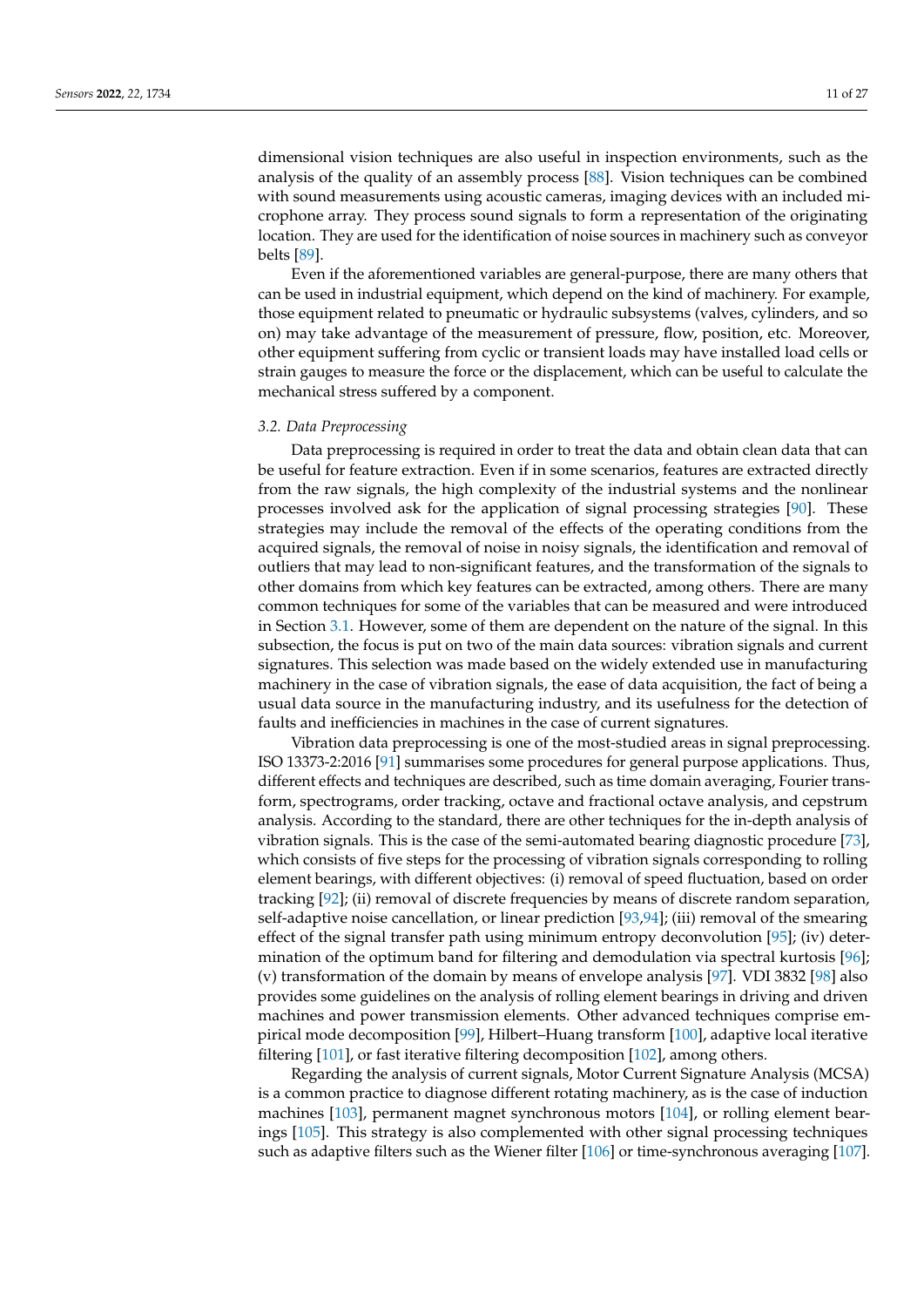## *3.3. Feature Extraction*

Feature extraction is a key step as this process creates representations of data that increase the effectiveness of the posterior analysis. Thus, the extraction of relevant features for the specific machine or process and the fact of generating features with reduced missing data are important for the accuracy of the models that can be trained afterwards [\[108\]](#page-25-0). It should be highlighted that some advanced artificial intelligence models do not need this feature extraction step to be performed previously, as they operate directly with the acquired time series, but these techniques usually require very large data volumes [\[69\]](#page-23-15). The feature extraction techniques can be categorised depending on the domain in which the features are extracted [\[109\]](#page-25-1). Thus, the features that can be extracted in different domains are presented next.

Time domain features are extracted from the signal itself. Some of them are based on simple statistic indicators, such as the mean, standard deviation, skewness, kurtosis, peak, and root mean square, among others. Time series models can also be used, such as AR, MA, or the combination of both in an ARMA representation. Dynamic features are also employed depending on the characteristics of the signal, for example: overshoot, settling time, or rise time.

Frequency domain features are obtained from the frequency representation of the signal, most commonly after its Fourier transformation. The same statistic indicators as before can be obtained from the signal in this domain, as well as signal energy or some specific frequency peaks' amplitudes. Their main limitation is that the signal considered needs to be stationary. To overcome this limitation, time–frequency features can be obtained, which can be obtained through a short-time Fourier transformation, where the analysis of the frequency domain is performed at several time windows [\[110\]](#page-25-2) or other types of transformations, such us the Wigner–Ville transformation [\[111\]](#page-25-3) or wavelets [\[71\]](#page-23-17).

Two-dimensional data such as images require specific feature extraction. These features can be focused on the colour, the texture, the intensity, or the shape, among others [\[112\]](#page-25-4). They can also be related to text recognition, as they are useful for traceability purposes in manufacturing.

A summary of the features can be found in Table [2.](#page-11-0)

**Domain Features Reference** Time domain Mean, maximum, minimum, amplitude, variance, standard deviation, skewness, kurtosis, root mean square, peak-to-peak, autoregressive coefficients, overshoot, settling time, rise time [\[73](#page-23-19)[,98](#page-24-19)[,109\]](#page-25-1) Frequency domain Spectral statistic moments, highest peak amplitude, sum of peak amplitudes [\[73](#page-23-19)[,98](#page-24-19)[,105\]](#page-24-26) Time-frequency domain Wavelet energy, Wigner–Ville [\[71,](#page-23-17)[110,](#page-25-2) [111\]](#page-25-3) Two-dimensional domain RGB, LUV, HSV, HMMD, homogeneity, entropy, contrast, correlation, body shape, length, width, height [\[112\]](#page-25-4)

<span id="page-11-0"></span>**Table 2.** Summarised features according to the domain.

#### *3.4. Dimensionality Reduction and Feature Selection*

The feature selection step is crucial as the dimensionality of the data acquired in manufacturing plants and the amount of features extracted from them are usually high. Ideally, the users of the features would prefer a reduced number of significant features for conducting predictions, which are at the same time interpretable. However, the trade-off between the predictive performance and interpretability is infrequent [\[108\]](#page-25-0). Thus, the common solution is to apply some feature selection techniques to reach a compromise. This will also help avoid overfitting [\[113\]](#page-25-5), which is a general problem found in machine learning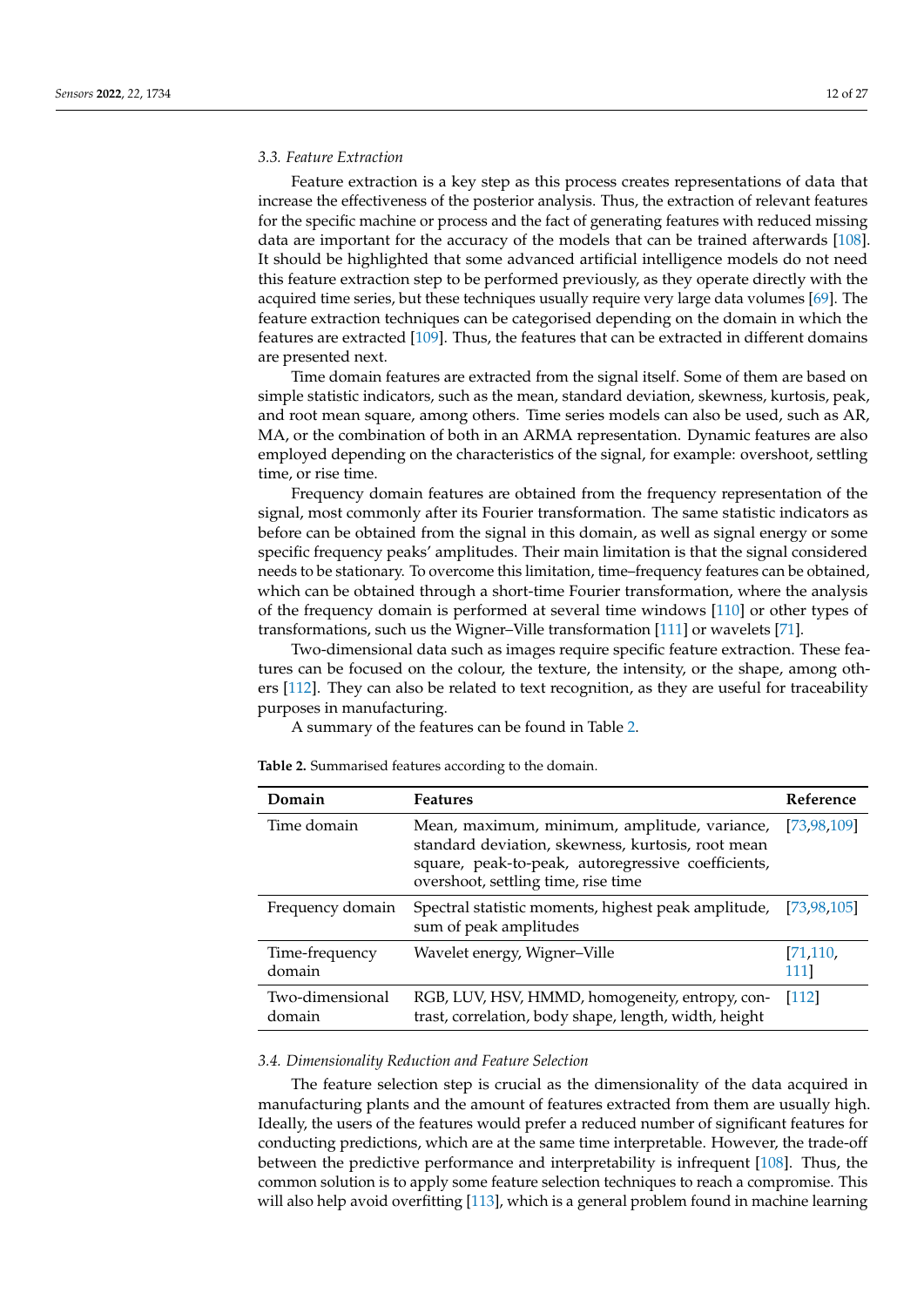applications, related to a model that performs very well in the training set, but is not easily generalised to a different set.

In that sense, techniques can be categorised as supervised or unsupervised, depending on the usage of the labels of the target variables [\[69\]](#page-23-15). In supervised techniques, the performance of adding or removing a variable is assessed for predicting the target variable, whereas unsupervised techniques use statistical tests to determine if the new features are similar (redundant) or bring new important information. If no labels are available, the second group should be used, whereas if labels are available, its use would be beneficial not to remove features that may not contain useful information in a particular condition, but may be critical for fault detection.

A very common example inside the unsupervised techniques is Principal Component Analysis (PCA) [\[114\]](#page-25-6), which was used in [\[115,](#page-25-7)[116\]](#page-25-8). PCA can be considered both in the feature extraction and in the feature selection groups, as it involves feature transformation (extraction), but when used, it usually intends to also reduce the dimensionality of the features involved, keeping only the transformed features explaining the most variance. Some nonlinear variants of PCA also exist and have also been used, the most common one being kernel PCA [\[117\]](#page-25-9); another one can be found in [\[118\]](#page-25-10).

Another technique is the minimal Redundancy–Maximal Relevancy (mRMR), developed by [\[119\]](#page-25-11). The goal of this method is to find those indicators that minimise the redundancy of the data, as the removal of one feature from highly mutually dependent sets will not lead to a change in the information given by them; at the same time, the method must maximise the relevance to the target classes. There is an unsupervised version of this algorithm (UmRMR) that has been used for predictive maintenance in rotating machinery [\[120\]](#page-25-12) and in structural health monitoring [\[121\]](#page-25-13).

## <span id="page-12-0"></span>**4. Data Fusion Solutions**

#### *4.1. Fusion Solutions for Various IoT Environments*

The smart manufacturing sector requires underlying enabling technologies in various environments (Table [3\)](#page-13-0). Furthermore, fusion techniques being deployed in these environments comprise the higher computing layer. Next, these environments are described in detail and can be either distributed, heterogeneous, nonlinear, or object-tracking, distributed in terms of the lack of central control, heterogeneous in terms of variety in the device types that should communicate under the same common protocols, non-linear in terms of the existence of time-varying sensing processes, and finally, object-tracking in terms of correct object localisation and identification.

Data sensing technologies are associated with challenges related to distributed environments [\[122\]](#page-25-14) as in WSNs, which comprise an integral part of the IoT. Since there is heterogeneity in the nature of IoT environments, nonlinear and tracking issues emerge such as Multi-Target Tracking (MTT), cost effectiveness, errors requiring mitigation, and other asynchronous and track-to-track (T2T) problems. Data fusion methods confront all these issues and challenges.

Fusion in distributed environments is a concept that has been confronted in the last two decades. Concerning IoT environments, practical deployment is still an on-going process. Sensors and microprocessors provide source data for the sub-branches of parallel algorithms in such distributed environments. These are the main components used for tracking environmental changes in remote areas. At the same time, microprocessors provide fusion capabilities to them.

Next, classification of fusion algorithms in WSN environments (subset of the IoT) follows. The Kalman Filter (KF) [\[123\]](#page-25-15) is an estimation algorithm (prediction corrector) and is utilised due to its scalability. It is useful during state propagation and the update of primitive input data. The KF is a Bayesian fusion algorithm and is practically utilised in weather and environmental monitoring, surveillance areas, as well as in intelligent triage systems for tracking sensitive patient data. Since WSNs are dynamic in nature, during operation, power failure issues may arise, connectivity may be unstable due to environmental factors, and sensors can undergo geographical mobility, altering the way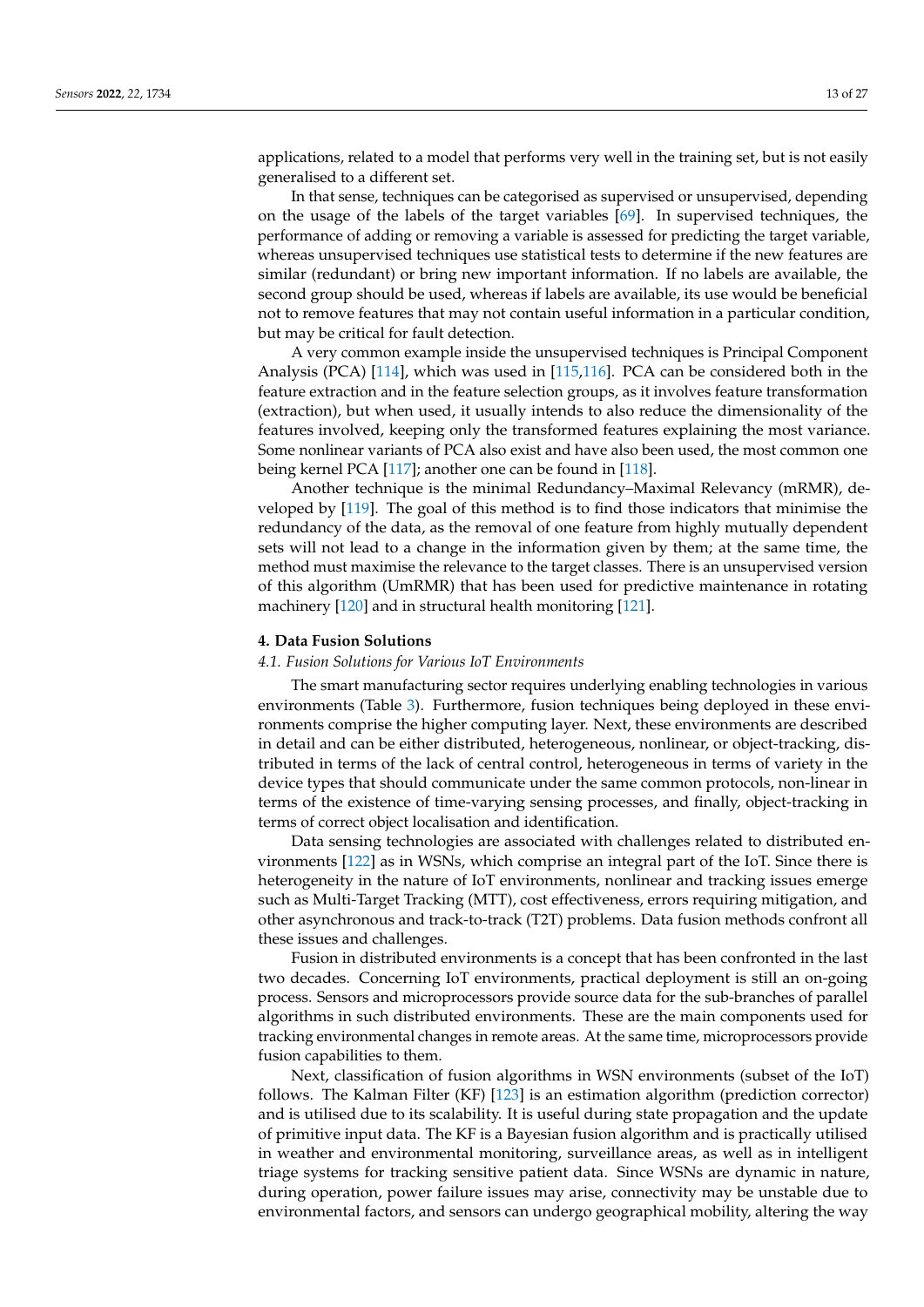of the network's logical topology. On the other hand, most fusion algorithms exhibit static behaviour.

| Environment     | Subfield                              | Reference           |
|-----------------|---------------------------------------|---------------------|
| Distributed     | Data sensing                          | $[122]$             |
|                 | Kalman filtering                      | $[123]$             |
|                 | Energy/cost efficiency                | $[124 - 127]$       |
| Heterogeneous   | Data correlation                      | $[128]$             |
|                 | Distributed filtering                 | $[129]$             |
|                 | Heterogeneous data                    | $[130]$             |
|                 | Fussy logic/Kalman filter             | $[131]$             |
|                 | Canonical correlation analysis        | [132, 133]          |
|                 | Multimodal fusion                     | $[134]$             |
| Non-linear      | Multisensor data fusion               | $[122]$             |
|                 | Sensor-dense IoT networks             | $[135]$             |
|                 | Fusion based on fuzzy logic           | $[136]$             |
| Object-tracking | Assembly line                         | $[137]$             |
|                 | Transportation network                | [138, 139]          |
|                 | Online multi-object tracking          | $\lceil 140 \rceil$ |
|                 | Energy efficiency for target tracking | $[141]$             |
|                 |                                       |                     |

<span id="page-13-0"></span>**Table 3.** Fusion environments.

For WSNs to be cost efficient, they must also be energy efficient. Having a large number of sensors operating together, power instability can cause functional instability at the algorithmic level. A Cuckoo-Based Particle Approach (CBPA) [\[124\]](#page-25-16) can provide optimisation capabilities in a distributed WSN. This approach is utilised for node deployment in a static cluster. Furthermore, data are aggregated and forwarded to the base station when the cluster heads are selected. This is a generalised swarm algorithm. Next, the Generalised Particle Model Algorithm (GPMA) [\[125\]](#page-25-28) assists in confronting the energy consumption problem. Specifically, it reduces the complexity by optimising the process of cluster formation with the goal of allocating optimal paths (concerning the reduction of energy consumption) to the base station.

A typical method for reducing energy consumption in many different network architectures (including WSNs) is putting a number of non-passive components into sleep mode when their provision of computing resources is not required. Specifically, sleep mode [\[126\]](#page-25-29) is used for multimedia sensors in order to save energy. These are only activated by some scalar sensors, which always remain active. The system recognises objects using image analysing techniques, and the results are fused for increasing the recognition performance of sensors.

A cluster formation scheme for energy cost reduction of the data fusion process has been proposed [\[127\]](#page-25-17). Due to the limited resources of multisensor schemes, scheduling is a key point for energy efficiency, so a novel hybrid technique has been presented for performing clustering and selection simultaneously. The next step after the selection is the partitioning and processing of data. Blind broadcast messages, along with signal overhead, are reduced during the formation. Next, routing is applied according to the layered architecture with the goal of path elongation minimisation.

Multi-hop routing is an energy-efficient scheme since it utilises traffic grooming techniques for efficient allocation of resources such as bandwidth. Non-passive components are reduced this way along the routing paths. Another technique is to use progressive data fusion, which hops through sensors. This results in low energy consumption. Finally, network planning (predetermination of energy using integer linear programming formulae) also results in reduction. Channel state information and prior knowledge of the routing tree is required during planning.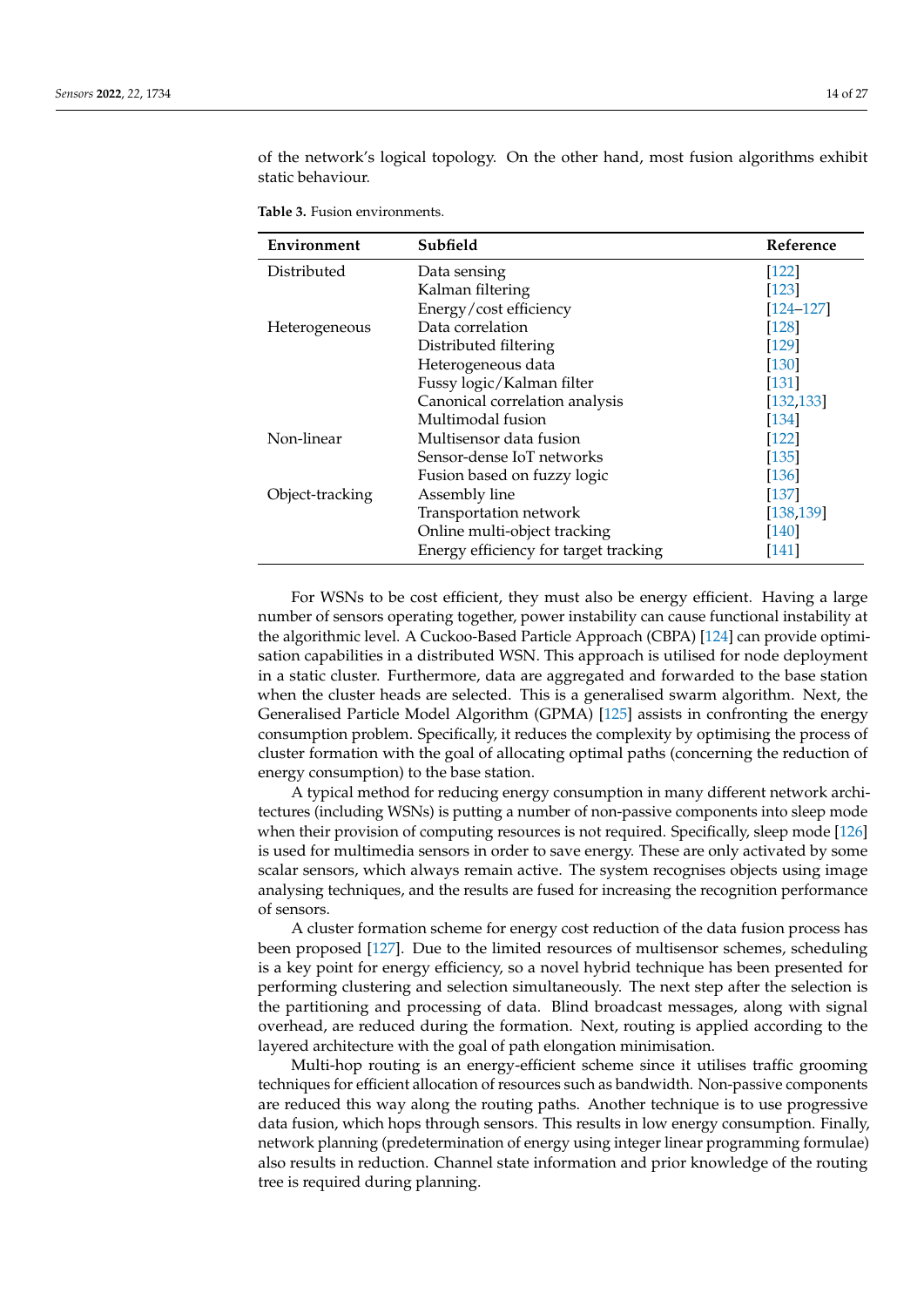The basic trait of most fusion IoT systems is the presence of heterogeneity. Various types of devices or sensors interoperate under common communication protocols to assist in fulfilling a specific functionality. An important issue these systems face is the presence of different feature spaces of datasets. Several different spaces comprise the datasets. A challenging task becomes the analysis of the correlations of different data, even when semantic dependencies exist among them.

A framework was proposed [\[128\]](#page-25-18), aiming at unifying multiple entity views with the purpose of learning embeddings for entity alignments. The views of entity names and their relations and attributes assist in embedding entities, under different combination strategies. The alignment of two different Knowledge Graphs (KGs) is performed by cross-KG inference methods. KG construction and fusion are facilitated by entity matching or resolution. Therefore, entities in different KGs with the same identity are found.

Distributed filtering for the state space models in networking has also been studied [\[129\]](#page-25-19). A Bayesian model has been formulated, which handles outliers and heavy-tailed noises, with the purpose of improving the robustness of the filter. A centralised algorithm has been proposed that is based on variational Bayesian methods, providing robust filtering. Next, it has been extended to include the Alternating Direction Method of Multipliers (ADMM). The purpose is to estimate the states and noise covariances.

Schemes have been proposed for managing heterogeneous bio-medical data [\[130\]](#page-25-20). A real-time health monitoring system collecting data from the body using sensors has been proposed. A predictive model that is trained on clinical data is applied for detecting malfunctions and generating warnings accordingly. Heterogeneous sensor systems benefit from hybrid fuzzy logic-based algorithms with the Kalman filter. Underground risk has been assessed by a proposed hierarchical fuzzy logic model [\[131\]](#page-25-21). For that purpose, two new rule designing and determination methods were presented and evaluated, i.e., the Average Rules Based (ARB) and Max Rules Based (MRB).

Canonical Correlation Analysis (CCA) assists in the analysis of two heterogeneous sets of variables for extracting features that are correlated. In this method [\[132\]](#page-25-22), there is performance improvement and reduction in computational cost, by optimally predicting the dimension of multimodal information. Next, it was verified that the different types of canonical correlation analyses are special cases of the proposed method, leading to a unified framework. The performance of CCA concerning the fusion output is affected negatively by noisy datasets. When there is dependency between two sets of variables, the Partial Least-Squares (PLS) regression method can be applied. Furthermore, it is applied when the first set contains variables explaining the ones in the other set. In [\[133\]](#page-25-23), PLS was used to overcome multicollinearity by performing feature extraction. Since PLS is a supervised learning task, it finds orthogonal directions using response values.

In the work of [\[134\]](#page-25-24), the multimodal fusion of visual and textual similarities was explored from the perspective of an unsupervised framework. These similarities are based on visual features and concepts, as well as textual metadata with the purpose of integrating nonlinear graph-based fusion and PLS regression. A multimodal contextual similarity matrix was constructed, along with the nonlinear combination of relevance scores using query-based similarity vectors.

Multisensor data fusion is affected by nonlinear time-varying sensing processes, producing less-accurate predictions. Mitigating such conditions, optimised algorithms are required for each separate fusion channel. The Extended Kalman Filter (EKF) is extensively used in nonlinear environments. Accuracy improves by using the unscented Kalman filter [\[122\]](#page-25-14), which is enabled by utilising approximation statistics. The main disadvantages the EKF relate to the linearisation, which is responsible for producing filter instability, and it also requires the existence of the Jacobean matrix. Finally, due to the difficulty of deriving Jacobean matrices, linearisation is a process that is not easily implementable.

The main traits that contribute to the popularity of KF methods relate to simplicity and easy implementation. Outliers inhibit the performance of these filters when sensor-dense IoT networks are operating, resulting in KF breakdowns. Accuracy is not always feasible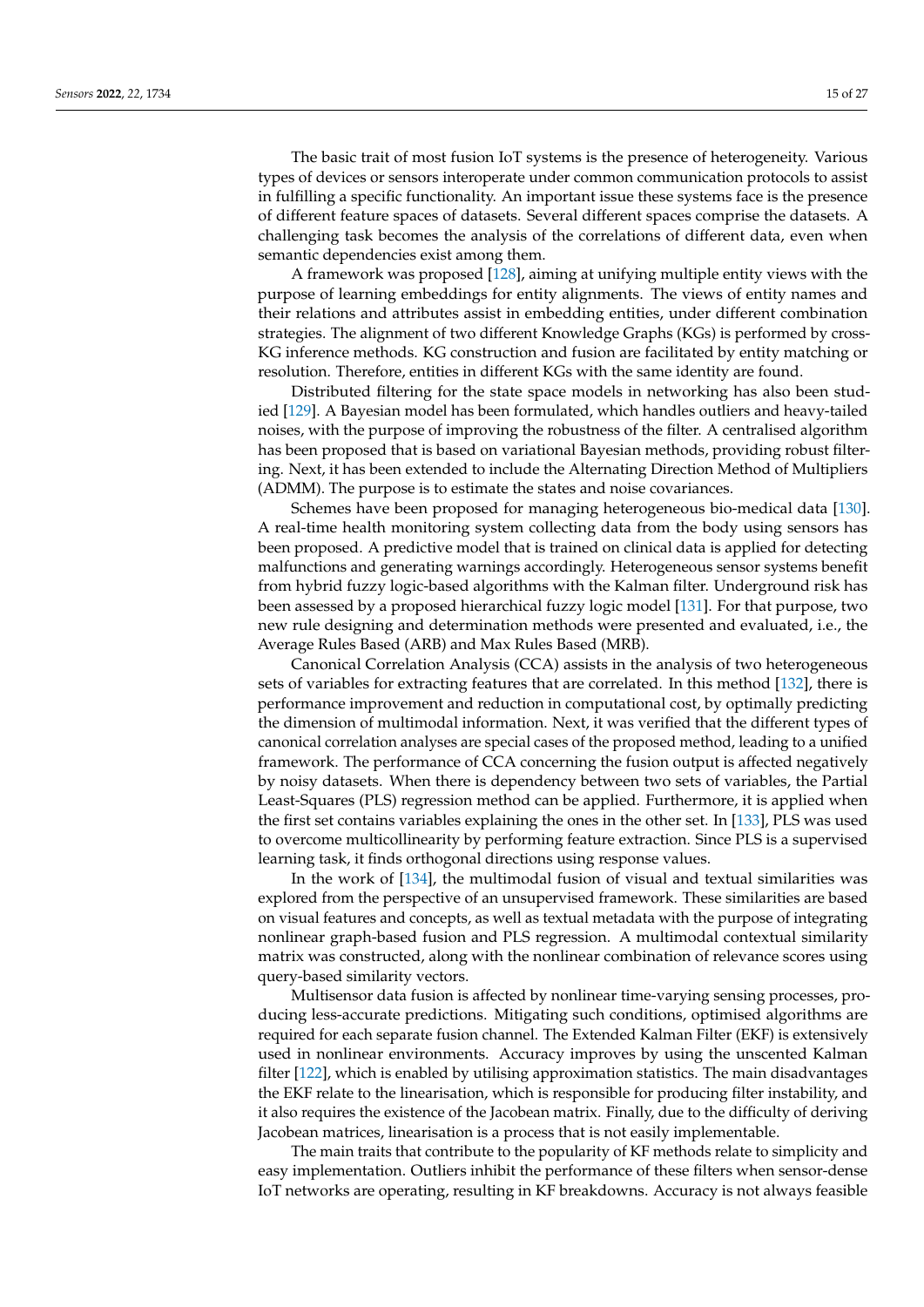when AI methods are utilised due to the heuristic nature of the functionality they provide, especially if a large number of sensors is present.

An important research issue is confronting the problem from a Bayesian probabilistic perspective. Using the measurement data, statistically tracking the mean and covariance leads to the estimation of unknown state variables [\[135\]](#page-25-25). In such nonlinear networking environments, fusion methods based on fuzzy logic are useful due to the ability to fuse raw data coming from sensors according to predefined rules. These systems can function with high bandwidth and accuracy with sensitive applications. There is also complexity for the update functionality in nonlinear systems [\[136\]](#page-25-26).

The estimation of a process with an uncertain state with the measurement of noise covariances in nonlinear systems was the research goal of the authors in [\[142\]](#page-26-4). For that purpose, an adaptive fusion algorithm with Bayesian cubature was proposed, which jointly estimates system states and covariances with cubature sampling. The goal was to derive the variational Bayesian cubature KF.

The assembly line was assisted by computer vision systems based on object recognition techniques in [\[137\]](#page-25-27). These techniques ease the process of identifying complex components and dictate to the operating entity the right task to initiate next.

Data fusion techniques are widely used for the purpose of object tracking. Typical related applications are in robotics and in military equipment and transportation. Specifically, correct target localisation in the military field is facilitated by object tracking techniques. Furthermore, this process involves the detection of threats, the detection of moving objects in restricted areas, as well as timely decision-making.

Object tracking challenges consist of MTT, Track-to-Track issues (T2T), error mitigation, and cost effectiveness. MTT methods rely on data associations that are scene-adaptive. Features of specific targets are accurately determined by exploiting adaptive traits. Data associations take place in hierarchical spaces with different layers.

An example of multi-targeting tracking for an end-to-end transportation network was exhibited in [\[138\]](#page-26-0). In this work, an optimal set of trajectories was modelled by generating a graph when exploring deep features. Statistical similarity metrics were utilised for finding the transition cost between nodes. MILP approaches aid in solving the optimisation problem. Another work [\[139\]](#page-26-1) by the previous authors was related to a hierarchical feature model in the same research field. The proposed algorithm relies on deep features for modelling the appearance of the targets. Next, the tracking problem is confronted by utilizing the unsupervised dimensionality reduction of sparse representation of the feature vectors. Finally, the target is associated by discrete combinatorial optimisation using a Bayesian filter.

The Gaussian mixture probability hypothesis density filter was used for designing an online multi-object tracking method in [\[140\]](#page-26-2). In this work, two modules formed the basis for the hierarchical data association, i.e., detection-to-track and track-to-track. These can recover lost tracks and switched IDs. Occlusion problems were also addressed.

Energy efficiency for target tracking in sensor networks is an evolving research field. The authors of [\[141\]](#page-26-3) presented an algorithm for prediction-based opportunistic sensing in this network type. Sensor nodes self-adapt to target trajectories. They used prediction methods to detect the arrival of targets in close range, so as to put the devices in high consumption mode. When the target was undetected, low-power mode was enabled.

The generic enabling technologies were reviewed for performing fusion in IoT environments. Distributed environments are required when centralised control is not feasible due to the lack of computing and communicating resources. Heterogeneity cannot be discarded since the CapEx and OpEx should remain low. Furthermore, nonlinear and object tracking environments should be confronted as well. In the next section, data fusion for manufacturing environments is described in detail. Some of the techniques used in the general IoT domain can be also found in manufacturing applications.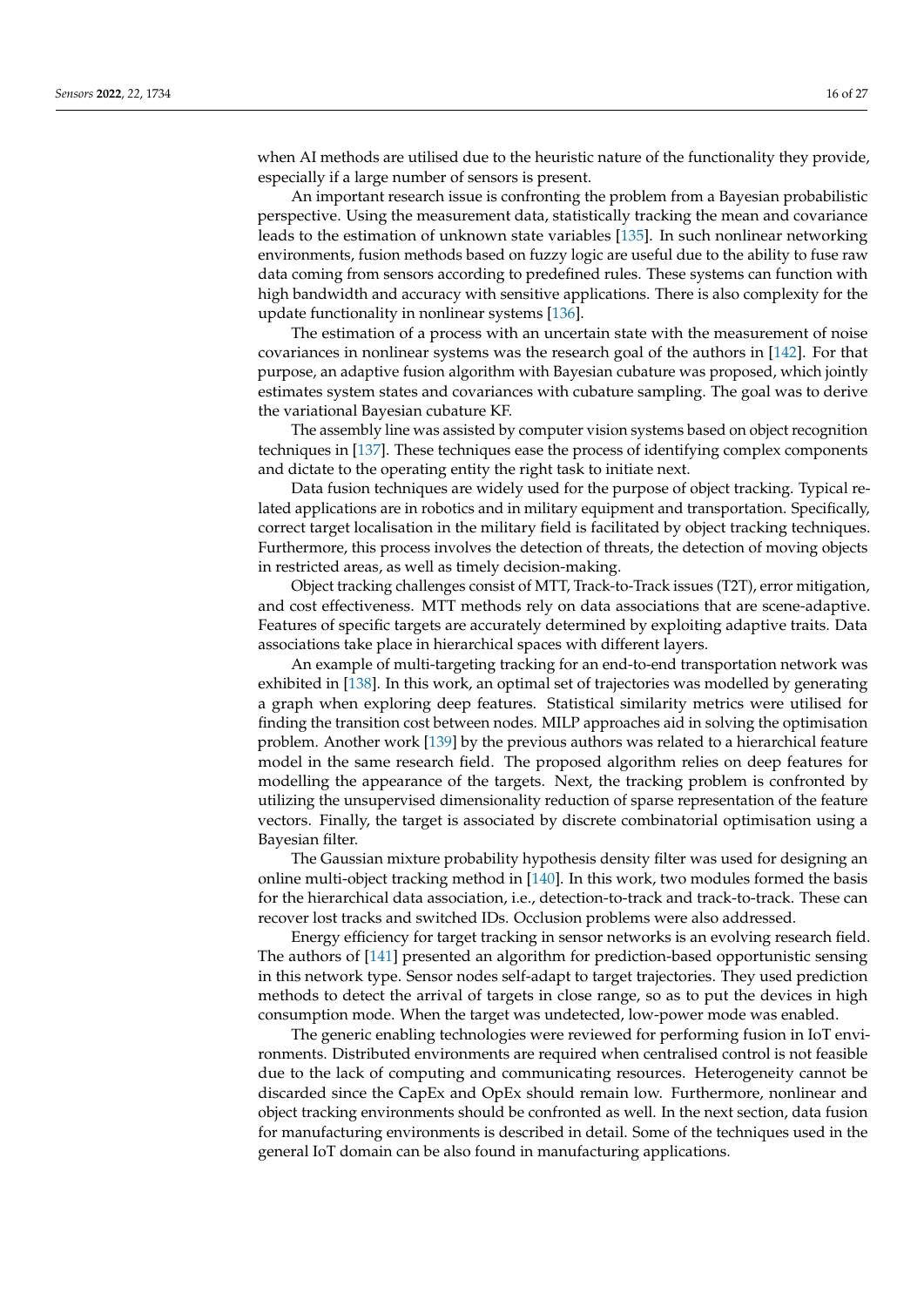#### *4.2. Data Fusion Solutions in the Manufacturing Sector*

In this section, a review of the fusion methods used to combine the heterogeneous sensors employed in industrial prognosis is presented. As mentioned earlier, in machine learning applications, fusion refers to ensemble learning; it is used to optimise the results of a prediction algorithm, and it is categorised according to the stage of the pipeline that it is implemented. Data fusion combines data at an early level; feature fusion is used to describe the combination of extracted features; late fusion describes the combination of the results of different models.

A thorough overview of data fusion systems in the industrial sector can be found in [\[4\]](#page-21-3). The authors categorised the industrial scenarios according to the target of the analysis, which affects the features extracted and the type of fusion adopted. The workflow of "data-driven industrial prognosis", also referred to as the Cross-Industry Standard Process for Data Mining (CRISP), mentioned data fusion and preparation as a middle step in the analysis' pipeline, before proceeding with the modelling and evaluation. Data fusion exploits additional sources of information other than those that already existing in an industry unit, such as environmental factors, which can provide important added value.

In [\[71\]](#page-23-17), information fusion theory was adopted to combine features in order to deal with the nonlinear problem of machine condition recognition. The sensors used were a dynamometer for cutting force signals and an accelerometer for vibration signals. The abnormal conditions that needed to be recognised were tool wear and workpiece deformation. Before applying feature fusion, signal processing took place. Fast Fourier transformation and then discrete wavelet transformation were used to process the signals and extract features. Approximation and detail components were extracted from the signals and used as the input for the analysis. Cutting parameters and signal characteristics were fused in one characteristic vector with concatenation, and then, Support Vector Machine (SVM) models were applied to recognise the different machine conditions. In [\[143\]](#page-26-5), the authors performed tool wear prediction and fused multi-domain features with the use of deep neural networks. Cutting force and vibration sensors were used to monitor the tool wear condition. Time, frequency, and time–frequency domain features were extracted from these sensors. The ground truth about the condition of the tools was obtained through a microscope in offline mode. The authors normalised the values of the extracted features and the target values, before applying the Deep Convolutional Neural Network (DCNN) model.

Surface quality control was performed in [\[72\]](#page-23-18). Four methods for signal processing were used, and a multisensor data fusion framework was presented. The cutting forces, acoustic emission, and vibration sensors were used to monitor the quality of the surface. Time Direct Analysis (TDA), Power Spectral Density (PSD), Singular Spectrum Analysis (SSA), and Wavelet Packet Transform (WPT) were the four feature extraction methods applied to the sensor data to extract statistical and non-statistical parameters. The multisensor fusion framework refers to the combination of parameters of all available sensors and of cutting forces and vibration sensors only. The framework was examined separately for each feature extraction method and for TDA and PSD together.

A more complex approach for data fusion in two stages was proposed in [\[144\]](#page-26-6). The authors dealt with the problem of condition monitoring. The fusion approach was based on Bayesian inference. In the first stage of the fusion framework, the data were combined at a local level, which in the particular application translates into individual health components. The obtained results of this level were used as the inputs in the second stage, which was the global one, and the condition of the whole system was assessed. The authors extracted a variety of time and frequency domain features from the time waveform of the signals. A two-stage Bayesian method combined with PCA was used as a sensor fusion scheme in [\[115\]](#page-25-7). The authors combined vibration, electric, and acoustic signals for mechanical and electrical fault diagnosis in induction motors. PCA was used to remove correlated features extracted from the three types of sensors. At the first stage of the Bayesian approach, the principal components of the features were combined with a Gaussian Naive Bayes (GNB)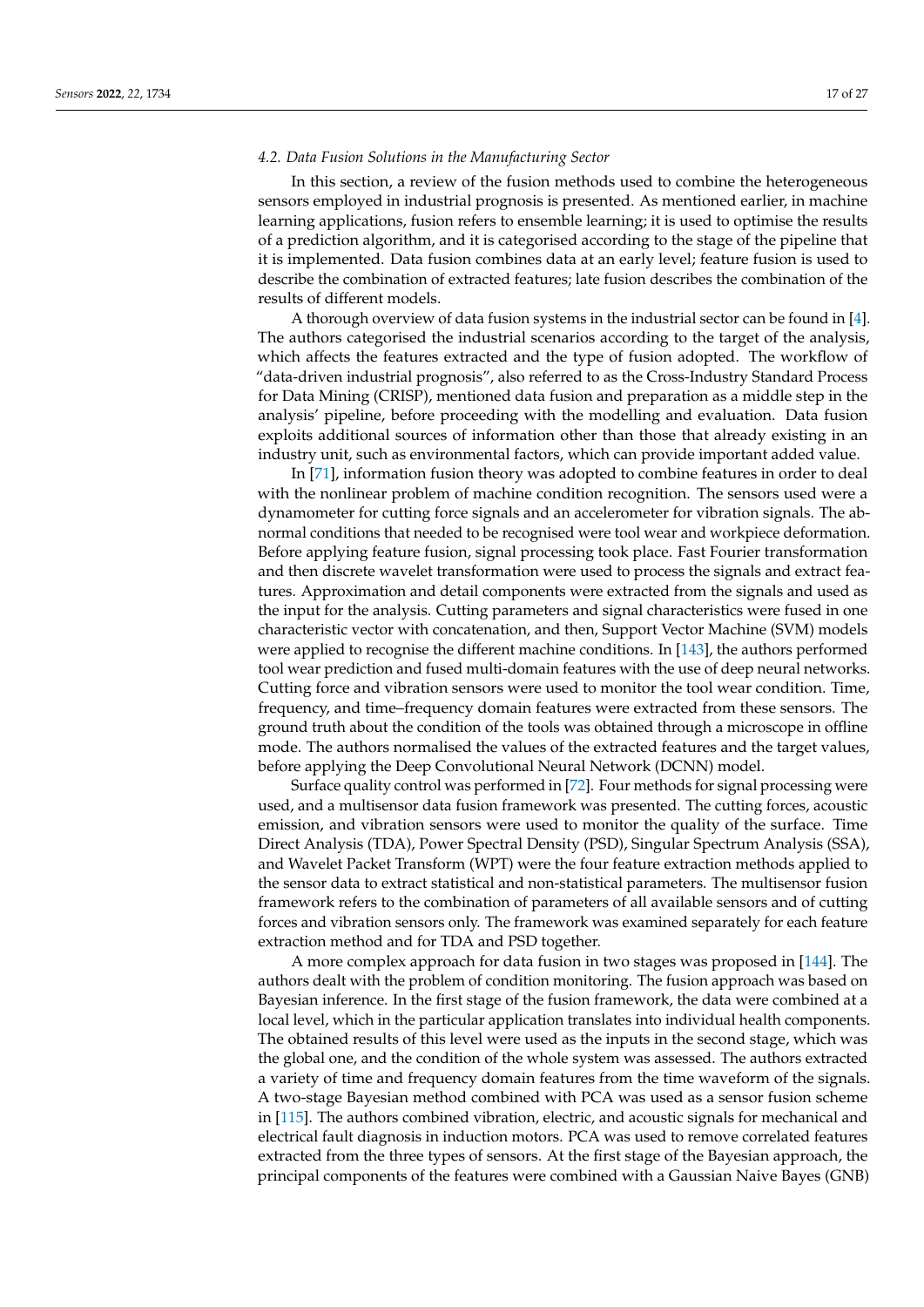classifier, and the fusion of the local stages' results followed in the second (global) stage of the approach.

In [\[79\]](#page-24-0), the authors performed CNC machining monitoring with the use of three sensors and also proposed a data fusion framework that improved the monitoring. Microphones were placed at three different locations in order to receive measurements for cutting parameters. The fusion framework comprised the typical procedure of signal extraction, filtering with the use of band-pass filters, and normalisation. Afterwards, using the autocorrelation coefficient, preference weights were calculated, which added a bigger weight to the preferred sensor. Finally, a signal estimate was formed by the sensor with the highest weight and the maximum likelihood estimate. This proposed fusion scheme is suitable for periodic transient signals.

In [\[44\]](#page-22-22), Deep Neural Networks (DNNs) were used for sensor data fusion and analysis. The data under analysis comprised heterogeneous sensors attached to a replica industrial plant. The goal of the analysis was to assess the working conditions of the industrial plan with a fault prediction algorithm. The sensors involved were a vibration, proximity sensor, temperature, audio (measuring the noise produced by the machine replica), and current sensor. Each of these sensors measures a different condition of the plant. The authors faced the problem of monitoring all of these conditions as a multiclass classification problem, where each of the classes refers to the state of a condition. The fusion of the four sensors, excluding temperature, was performed with a DNN. The sensors had different sampling frequencies. In the preprocessing stage, the outliers were removed. On the audio signals, fast Fourier transformation was applied to extract frequency features. From the current and vibration sensors, the maximum values were extracted using time windows of different lengths for each sensor. No features were extracted from the proximity sensor. All these features were combined using a concatenation layer in the DNN. Deep fusion and feature level fusion were combined in [\[145\]](#page-26-7) to perform fault severity diagnosis under various operating conditions. Multiple sensors, such as torque sensors and accelerometers, were installed on an experimental conditioning platform, to test the proposed framework. The signals provided by the sensors were segmented, and the features were extracted by each segment separately. The features of different segments were combined and formed a single feature vector. Afterwards, with the use of the DNN, the features were deeply fused in the layers of the network. After the deep fusion stage, the training and testing of classifiers followed.

A DCNN was found in [\[146\]](#page-26-8). The authors proposed an adaptive fusion method based on DCNNs that addressed the issues of multisensor feature extraction and the selection of a suitable fusion method in terms of the stage in which it is performed. The capability of DNNs to fuse data into different layers and stages was the reason the authors adopted them in their approach. The adapted network fuses the input data at lower levels and then extracts basic features, which are then, in the middle layer, fused into high-level features and decisions, and finally, at the higher levels, the features and decisions are combined again to obtain the final prediction.

A quite recent paper [\[74\]](#page-23-20) dealing with the problem of milling chatter detection proposed a multisensor data fusion scheme to combine accelerometer and microphone inputs. After creating chatter features with Wavelet Package Decomposition (WPD), the authors performed parameter optimisation, then identified the WPD coefficients that were correlated to the resonant frequencies, and extracted time–frequency features. The fused features of both sensors were selected with the application of the Recursive Feature Elimination (RFE) method.

In [\[80\]](#page-24-1), the authors applied a random-forest-based fusion to combine vibration and acoustic signals for fault diagnosis. An accelerometer was used to provide the vibration signals and an acoustic emission sensor for the acoustic signals. The sensors were operating at the same time to monitor the condition of a gearbox. The authors applied wavelet packet transform to extract the statistical parameters of the two sensors, which were later fed into two deep Boltzmann machines, respectively, to extract the deep features. Then, the features were fused using random forests.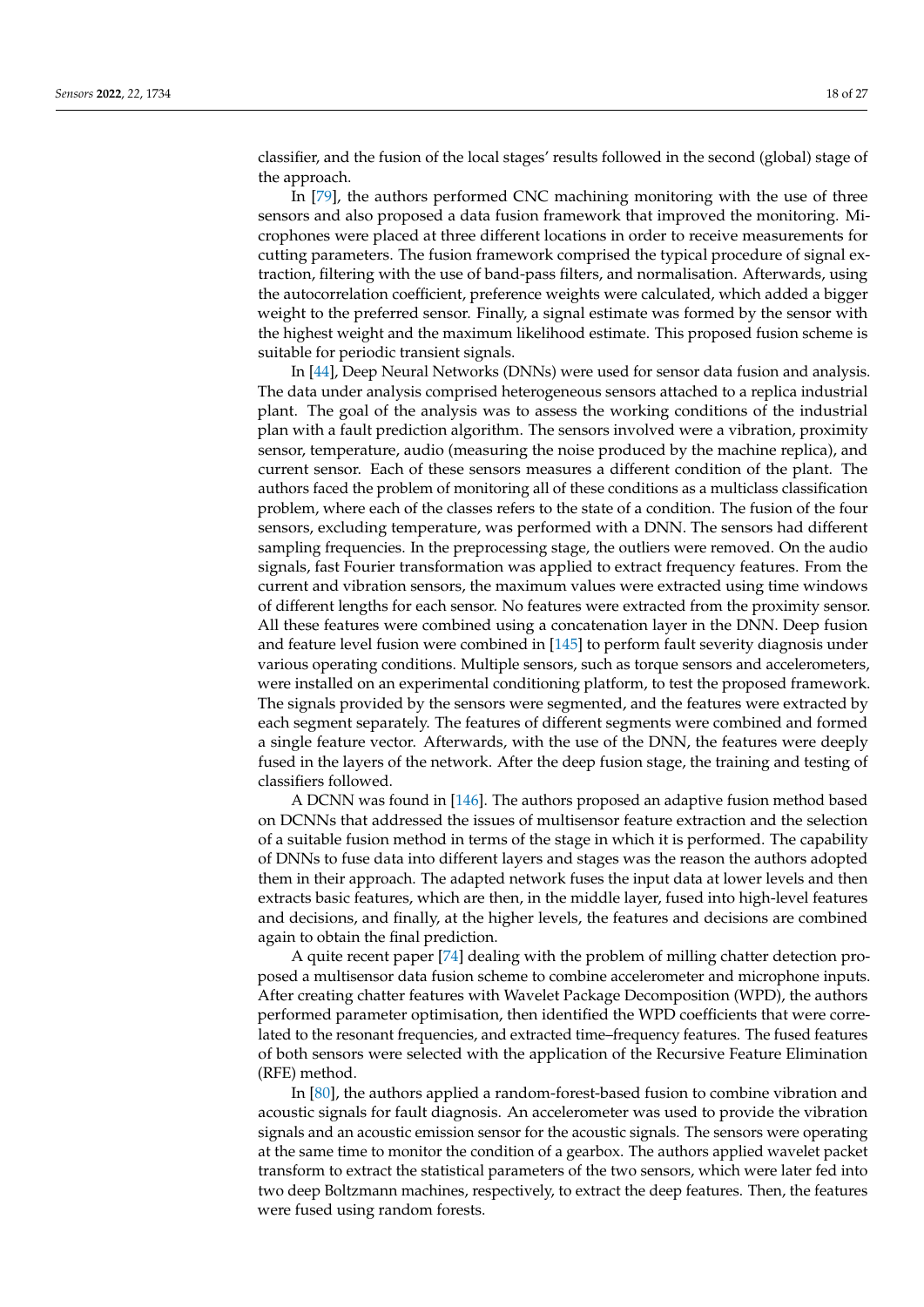In an older paper [\[147\]](#page-26-9), fault diagnosis was again performed with acoustic and vibration signals, which were combined using Dempster–Shafer theory. This fusion was performed at the decision level. The signals from the two sensors were preprocessed using wavelet analysis, and the extracted data were used as the input in artificial neural networks for classification. The results of the networks were then combined using Dempster–Shafer rules, and the fusion improved the individual performance of the sensors per 10%. Late fusion was also used in [\[148\]](#page-26-10) to improve the diagnosis of bearing defects in induction motors. The authors first combined the features extracted from the vibration sensors, after removing the redundant ones. Afterwards, they tried four different classifiers, which were later combined using ensemble methods, such as voting and stacking.

Feature fusion with the use of kernel techniques was presented in [\[149\]](#page-26-11). The authors referred to the term "fusion" along with feature selection as a technique for dimension reduction. The authors combined kernel theory with factor analysis and proposed a Probabilistic Kernel Factor Analysis framework (PKFA), employed for feature selection and fusion in tool condition monitoring. After the acquisition of data from vibration and force sensors involved in the machine processes, feature extraction was applied to extract statistical and frequency features, which measure the health condition of tools. The proposed PKFA was then applied to select and fuse features. For the prediction of tool wear condition, support vector regression was used.

The above mentioned methods are summarized in Table [4,](#page-18-0) categorized according to the stage of the analysis they are performed.

| <b>Fusion Level</b> | <b>Fusion Method</b>              | Reference           |
|---------------------|-----------------------------------|---------------------|
| Feature             | Information theory                | [71]                |
| Feature/late        | Bayesian-based fusion             | [115, 144]          |
| Feature             | D(C)NNs                           | [44, 143, 145, 146] |
| Feature             | Feature elimination/concatenation | [72, 74, 79, 149]   |
| Late                | Dempster-Schafer theory           | [147, 148]          |
| Feature             | Random forest based               | [80]                |

<span id="page-18-0"></span>**Table 4.** Summary of the fusion methods.

#### **5. Discussion**

In this paper, an overview of recent trends in sensor data analysis and fusion applications in the manufacturing sector was provided. The reviewed literature was categorised according to the stages of the analysis. First, data storage solutions were presented, including acquisition methods and communication protocols. Afterwards, preprocessing methods employed in the manufacturing sector were presented. The preprocessing steps of sensor data analysis demand much effort. Considering that most of the acquired data in industrial prognosis are sensor signals, filtering and feature extraction should be applied to eliminate noise.

The current literature review presented first of all the data storage and extraction solutions used in the sector. The vast variety of solutions that were presented are used in order to create a pipeline capable of handling the data from acquiring to storing. Most of them involve a wireless method for gathering data and a database solution capable of storing the data efficiently. Due to the nature and volume of the data, distributed databases are preferred.

Fusion methods are increasingly involved in sensor data analysis in manufacturing applications. From the literature reviewed, it can be stated that data or feature level fusion are more frequently applied in industrial prognosis. It can be also noted that the term data fusion was found to be used broadly to describe the tasks of feature extraction and feature selection, where the features of different sensors were combined using mainly concatenation. Fewer were the applications of late fusion methods, although there is a wider variety of them compared to early fusion ones. DNNs are a popular fusion method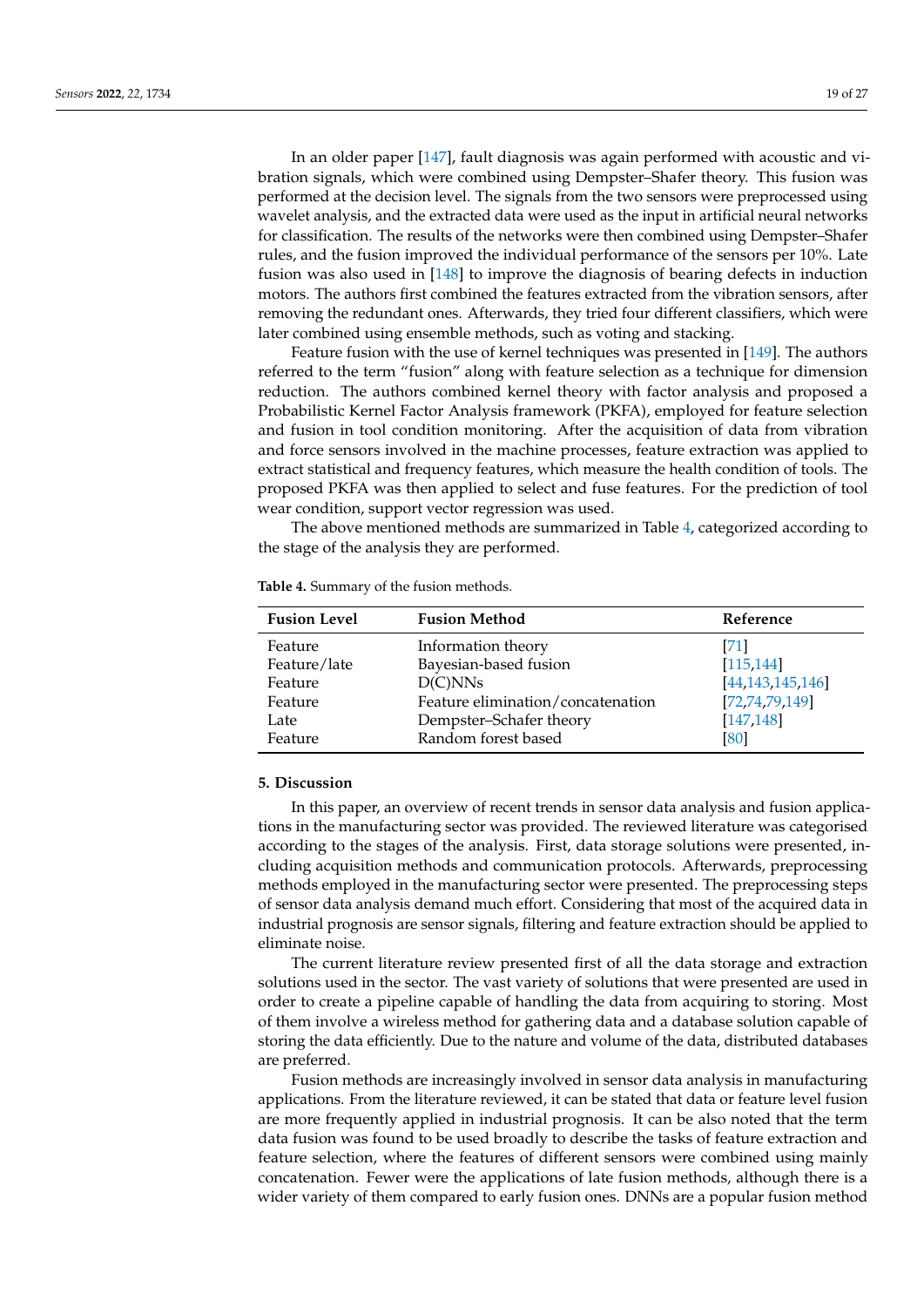in the manufacturing sector, combining different sensors by addressing them in different layers and also offering the advantage of skipping the step of feature extraction.

Regarding signal processing and feature extraction, the computational efforts required by the algorithms imply some handicaps in the implementation of these strategies. In contrast, the use of extremely straightforward techniques can lead to low-quality information for the purposes of the manufacturing industry. Therefore, a compromise is required between the duration of the running time of the processing and feature extraction algorithms and the quality of the data being used for posterior analysis.

There is still room for experimenting with different fusion methods in the field of manufacturing, considering the more narrow variety of fusion methods adopted, compared to other fields. According to this review, as well as other reviews regarding sensor data analysis in the manufacturing sector, the combination of heterogeneous sensor data is mostly achieved through concatenation or DNNs. Real-time applications of prognosis, such as chatter or tool wear detection, definitely affect the type of fusion adopted, while off-line implementations allow for more experimentation. There are of course numerous late fusion methods that are not time demanding and can be employed in a real-time application. The implementation of more sophisticated fusion methods is one possible research direction for further investigation. Researchers should take into account the issues of large data volumes extracted from sensors and the time complexity of feature extraction and of algorithm implementation.

In order to apply efficient fusion solutions in the manufacturing sector, the underlying network technologies should be considered as well. Production environments rely on IoT connectivity, among other technologies, for energy efficiency and performance. Spectrum allocation is a process where machine learning tools emerge for improving adaptivity to the runtime conditions, when embedded in the computational logic and communication protocols. These tools are applied upon the enabling technologies of IoT networks. An overview of the aforementioned enabling technologies was performed, as well as the correlation with distributed, heterogeneous, nonlinear, or object-tracking environments.

It should be highlighted that the conception of all the technologies described in the paper followed its own path and that their strengths were combined in order to generate analysis workflows as the one described in the Introduction. Having said that, the adoption of these technologies by the industry does not follow a homogeneous trend. The differences between sectors (in terms of competitiveness, required quality standards, etc.) generate different needs when it comes to digital transformation and, specifically, multisensor data fusion. Moreover, some companies opt for the application of a subset of the aforementioned workflow, by the use of portable equipment with sensing, signal processing, and feature extraction capabilities for non-skilled workers that can be enough to monitor some of the critical points of the manufacturing plants. Apart from that, the differences with respect to investment capabilities and skills of the personnel of the companies in the specific technologies generate also a heterogeneous adoption of these technologies.

Thus, the purpose of this literature review was to present the recent trends in data fusion solutions for industrial prognosis, specifically for the manufacturing sector. This paper aims to serve as a practical guide for those interested in learning about methodologies and trends in analysing manufacturing sensor data, as well as the more advanced technique of fusion.

**Author Contributions:** Conceptualisation, A.T. and A.K.; methodology, A.T. and A.G.G.; investigation, A.T., E.B., C.K., A.G.G. and U.L.; writing—original draft preparation, A.T., E.B., C.K., A.G.G. and U.L.; Introduction, A.T.; data acquisition and storage, E.B.; communication protocols, fusion in IoT systems, C.K.; data preprocessing, A.G.G. and U.L.; fusion in manufacturing, A.T.; writing—review and editing, I.G., A.K. and S.V.; supervision, I.G., S.V. and I.K. All authors have read and agreed to the published version of the manuscript.

**Funding:** This research was supported by the i4Q project, funded by the European Union's Horizon 2020 Research and Innovation Program under Grant Agreement No. 958205.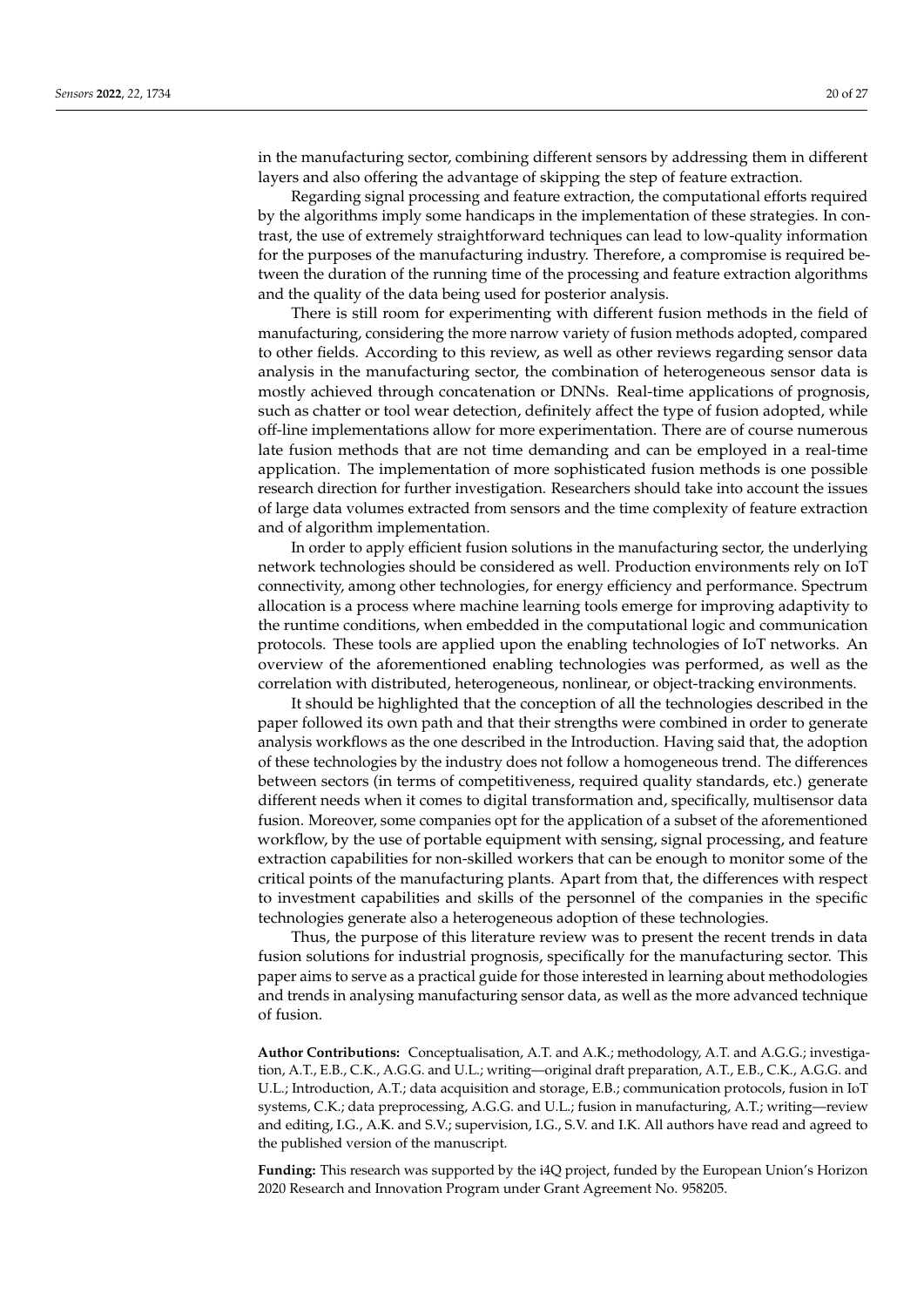**Institutional Review Board Statement:** Not applicable

**Informed Consent Statement:** Not applicable

**Data Availability Statement:** Not applicable

**Conflicts of Interest:** The authors declare no conflict of interest.

# **Abbreviations**

The following abbreviations are used in this manuscript:

| ICTs         | <b>Information Communication Technologies</b>     |
|--------------|---------------------------------------------------|
| IоT          | Internet of Things                                |
| WSNs         | <b>Wireless Sensor Networks</b>                   |
| RFID         | Radio Frequency Identification                    |
| DAQ          | Data Acquisition Device                           |
| RF           | Radio Frequency                                   |
| OPC-UA       | Open Platform Communications Unified Architecture |
| SQL          | Structured Query Language database                |
| <b>CPS</b>   | Cyber-Physical System                             |
| <b>MES</b>   | Smart Manufacturing Execution System              |
| IPv6         | <b>Internet Protocol Version 6</b>                |
| <b>MQTT</b>  | MQ Telemetry Transport                            |
| SOAP         | Simple Object Access Protocol                     |
| <b>REST</b>  | Representational State Transfer                   |
| SCADA        | Supervisory Control And Data Acquisition          |
| ODBC         | Open Database Connectivity                        |
| DDE          | Dynamic Data Exchange                             |
| RS232        | Recommended Standard 232                          |
| HART         | Highway Addressable Remote Transducer             |
| API          | Application Programming Interface                 |
| HTTP         | <b>Hypertext Transfer Protocol</b>                |
| LE           | Low Energy                                        |
| NFC          | Near-Field Communications                         |
| <b>LPWAN</b> | Low-Power Wide-Area Network                       |
| LoRa         | Low Range                                         |
| NB-IoT       | Narrowband IoT                                    |
| <b>CNC</b>   | <b>Computerised Numerical Control</b>             |
| TCP/IP       | Transmission Control Protocol/Internet Protocol   |
| UHF          | Ultra-High Frequency                              |
| <b>IIoT</b>  | Industrial Internet of Things                     |
| <b>DDBS</b>  | Distributed Database System                       |
| UHF          | Ultra-High Frequency                              |
| ПoТ          | Industrial Internet of Things                     |
| <b>DDBS</b>  | Distributed Database System                       |
| HDFS         | Hadoop Distributed File System                    |
| COSMOS       | C Open Source Managed Operating System            |
| <b>GFS</b>   | Google File System                                |
| PDU          | Protocol Data Unit                                |
| <b>DBMS</b>  | Database Management Systems                       |
| OLTP         | <b>Online Transaction Processing</b>              |
| <b>RDBMS</b> | Relational Database Management Systems            |
| DO-SS        | Document-Oriented Storage System                  |
| OO-SS        | Object-Oriented Storage System                    |
| <b>SDHC</b>  | Software-Defined Hybrid Cloud                     |
| <b>ISO</b>   | International Organization for Standardization    |
| <b>VDI</b>   | Verein Deutscher Ingenieure                       |
| AE           | <b>Acoustic Emission</b>                          |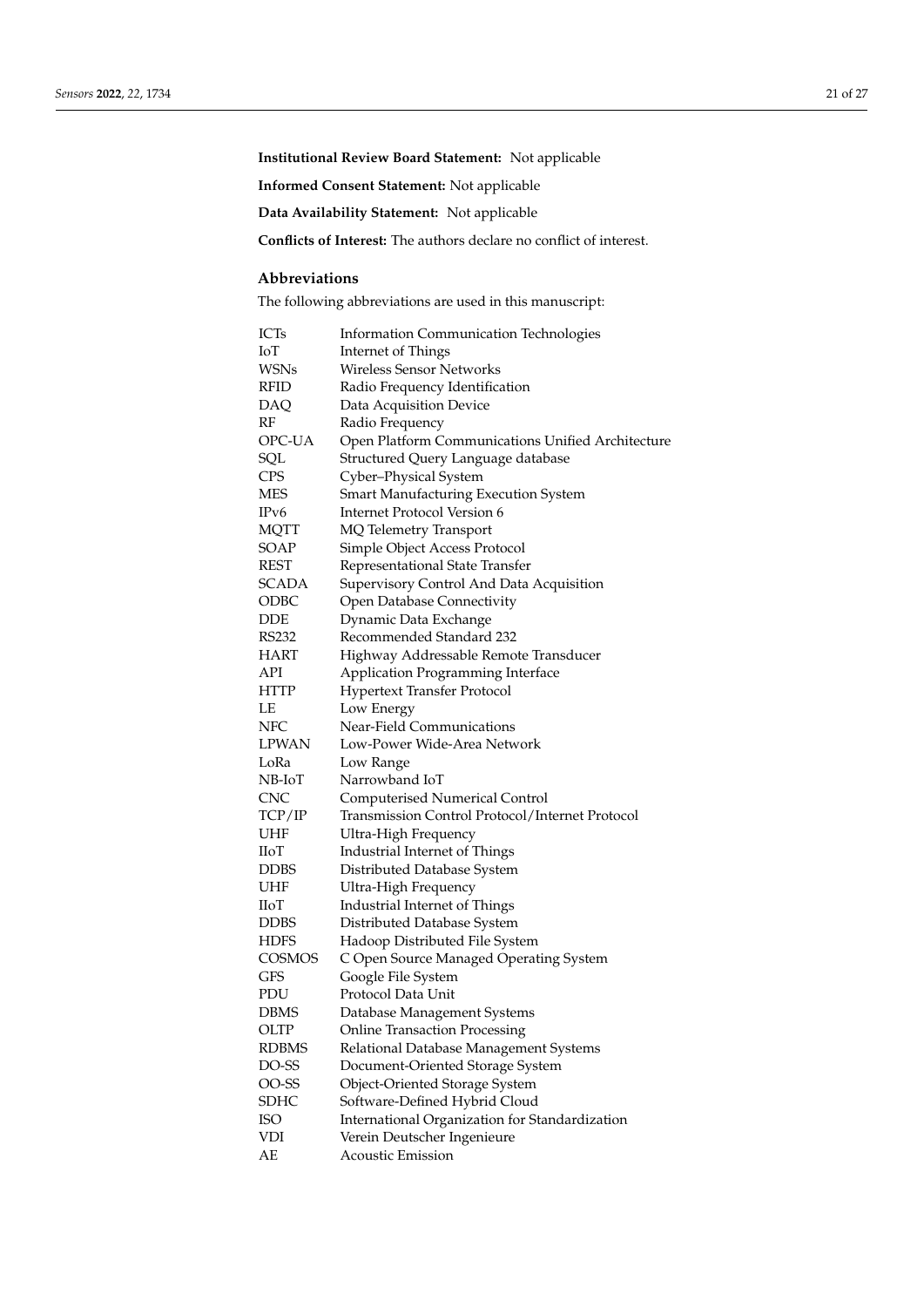| <b>MCSA</b>  | Motor Current Signature Analysis                |
|--------------|-------------------------------------------------|
| <b>PCA</b>   | Principal Component Analysis                    |
| mRMR         | minimal Redundancy-Maximum Relevance            |
| <b>CRISP</b> | Cross-Industry Standard Process for Data Mining |
| <b>SVM</b>   | Support Vector Machine                          |
| <b>DCNN</b>  | Deep Convolutional Neural Network               |
| <b>GNB</b>   | Gaussian Naive Bayes                            |
| <b>DNN</b>   | Deep Neural Networks                            |
| <b>WPD</b>   | <b>Wavelet Package Decomposition</b>            |
| <b>RFE</b>   | Recursive Feature Elimination                   |
| <b>PKFA</b>  | Probabilistic Kernel Factor Analysis            |
|              |                                                 |

## **References**

- <span id="page-21-0"></span>1. Dalenogare, L.S.; Benitez, G.B.; Ayala, N.F.; Frank, A.G. The expected contribution of Industry 4.0 technologies for industrial performance. *Int. J. Prod. Econ.* **2018**, *204*, 383–394. [\[CrossRef\]](http://doi.org/10.1016/j.ijpe.2018.08.019)
- <span id="page-21-1"></span>2. Shafique, K.; Khawaja, B.A.; Sabir, F.; Qazi, S.; Mustaqim, M. Internet of things (IoT) for next-generation smart systems: A review of current challenges, future trends and prospects for emerging 5G-IoT scenarios. *IEEE Access* **2020**, *8*, 23022–23040. [\[CrossRef\]](http://dx.doi.org/10.1109/ACCESS.2020.2970118)
- <span id="page-21-2"></span>3. Kong, L.; Peng, X.; Chen, Y.; Wang, P.; Xu, M. Multisensor measurement and data fusion technology for manufacturing process monitoring: A literature review. *Int. J. Extrem. Manuf.* **2020**, *2*, 022001. [\[CrossRef\]](http://dx.doi.org/10.1088/2631-7990/ab7ae6)
- <span id="page-21-3"></span>4. Diez-Olivan, A.; Del Ser, J.; Galar, D.; Sierra, B. Data fusion and machine learning for industrial prognosis: Trends and perspectives towards Industry 4.0. *Inf. Fusion* **2019**, *50*, 92–111. [\[CrossRef\]](http://dx.doi.org/10.1016/j.inffus.2018.10.005)
- <span id="page-21-4"></span>5. Zhou, J.; Hong, X.; Jin, P. Information fusion for multi-source material data: Progress and challenges. *Appl. Sci.* **2019**, *9*, 3473. [\[CrossRef\]](http://dx.doi.org/10.3390/app9173473)
- <span id="page-21-5"></span>6. Lee, J.; Kao, H.A.; Yang, S. Service innovation and smart analytics for industry 4.0 and Big Data environment. *Procedia CIRP* **2014**, *16*, 3–8. [\[CrossRef\]](http://dx.doi.org/10.1016/j.procir.2014.02.001)
- <span id="page-21-6"></span>7. Ren, S.; Zhang, Y.; Liu, Y.; Sakao, T.; Huisingh, D.; Almeida, C.M. A comprehensive review of Big Data analytics throughout product lifecycle to support sustainable smart manufacturing: A framework, challenges and future research directions. *J. Clean. Prod.* **2019**, *210*, 1343–1365. [\[CrossRef\]](http://dx.doi.org/10.1016/j.jclepro.2018.11.025)
- <span id="page-21-7"></span>8. Zheng, P.; Lin, T.J.; Chen, C.H.; Xu, X. A systematic design approach for service innovation of smart product-service systems. *J. Clean. Prod.* **2018**, *201*, 657–667. [\[CrossRef\]](http://dx.doi.org/10.1016/j.jclepro.2018.08.101)
- <span id="page-21-8"></span>9. Chen, B.; Wan, J.; Shu, L.; Li, P.; Mukherjee, M.; Yin, B. Smart factory of industry 4.0: Key technologies, application case, and challenges. *IEEE Access* **2017**, *6*, 6505–6519. [\[CrossRef\]](http://dx.doi.org/10.1109/ACCESS.2017.2783682)
- <span id="page-21-9"></span>10. Mourtzis, D.; Vlachou, E.; Milas, N. Industrial Big Data as a result of IoT adoption in manufacturing. *Procedia CIRP* **2016**, *55*, 290–295. [\[CrossRef\]](http://dx.doi.org/10.1016/j.procir.2016.07.038)
- <span id="page-21-10"></span>11. Obitko, M.; Jirkovsky, V. Big data semantics in industry 4.0. In Proceedings of the International Conference on Industrial ` Applications of Holonic and Multi-Agent Systems, Valencia, Spain, 2–3 September 2015; Springer: Berlin/Heidelberg, Germany, 2015; pp. 217–229.
- <span id="page-21-11"></span>12. Gokalp, M.O.; Kayabay, K.; Akyol, M.A.; Eren, P.E.; Koçyiğit, A. Big data for industry 4.0: A conceptual framework. In Proceedings of the 2016 International Conference on Computational Science and Computational Intelligence (CSCI), Las Vegas, NV, USA, 15–17 December 2016; pp. 431–434.
- <span id="page-21-12"></span>13. Jeon, B.W.; Um, J.; Yoon, S.C.; Suk-Hwan, S. An architecture design for smart manufacturing execution system. *Comput.-Aided Des. Appl.* **2017**, *14*, 472–485. [\[CrossRef\]](http://dx.doi.org/10.1080/16864360.2016.1257189)
- <span id="page-21-13"></span>14. Saqlain, M.; Piao, M.; Shim, Y.; Lee, J.Y. Framework of an IoT-based industrial data management for smart manufacturing. *J. Sens. Actuator Netw.* **2019**, *8*, 25. [\[CrossRef\]](http://dx.doi.org/10.3390/jsan8020025)
- <span id="page-21-14"></span>15. Atmoko, R.; Riantini, R.; Hasin, M. IoT real time data acquisition using MQTT protocol. *J. Phys. Conf. Ser.* **2017**, *853*, 012003. [\[CrossRef\]](http://dx.doi.org/10.1088/1742-6596/853/1/012003)
- <span id="page-21-15"></span>16. Xu, J.; Yao, J.; Wang, L.; Ming, Z.; Wu, K.; Chen, L. Narrowband internet of things: Evolutions, technologies, and open issues. *IEEE Internet Things J.* **2017**, *5*, 1449–1462. [\[CrossRef\]](http://dx.doi.org/10.1109/JIOT.2017.2783374)
- <span id="page-21-16"></span>17. Mekki, K.; Bajic, E.; Chaxel, F.; Meyer, F. A comparative study of LPWAN technologies for large-scale IoT deployment. *ICT Express* **2019**, *5*, 1–7. [\[CrossRef\]](http://dx.doi.org/10.1016/j.icte.2017.12.005)
- <span id="page-21-17"></span>18. Sahal, R.; Breslin, J.G.; Ali, M.I. Big data and stream processing platforms for Industry 4.0 requirements mapping for a predictive maintenance use case. *J. Manuf. Syst.* **2020**, *54*, 138–151. [\[CrossRef\]](http://dx.doi.org/10.1016/j.jmsy.2019.11.004)
- <span id="page-21-18"></span>19. Guo, Y.; Sun, Y.; Wu, K. Research and development of monitoring system and data monitoring system and data acquisition of CNC machine tool in intelligent manufacturing. *Int. J. Adv. Robot. Syst.* **2020**, *17*, 1–12. [\[CrossRef\]](http://dx.doi.org/10.1177/1729881419898017)
- <span id="page-21-19"></span>20. Xiao, Y.; Liu, Q. Application of Big Data processing method in intelligent manufacturing. In Proceedings of the 2019 IEEE International Conference on Mechatronics and Automation (ICMA), Tianjin, China, 4–7 August 2019; pp. 1895–1900.
- <span id="page-21-20"></span>21. Zhang, Y.; Ren, S.; Liu, Y.; Si, S. A Big Data analytics architecture for cleaner manufacturing and maintenance processes of complex products. *J. Clean. Prod.* **2017**, *142*, 626–641. [\[CrossRef\]](http://dx.doi.org/10.1016/j.jclepro.2016.07.123)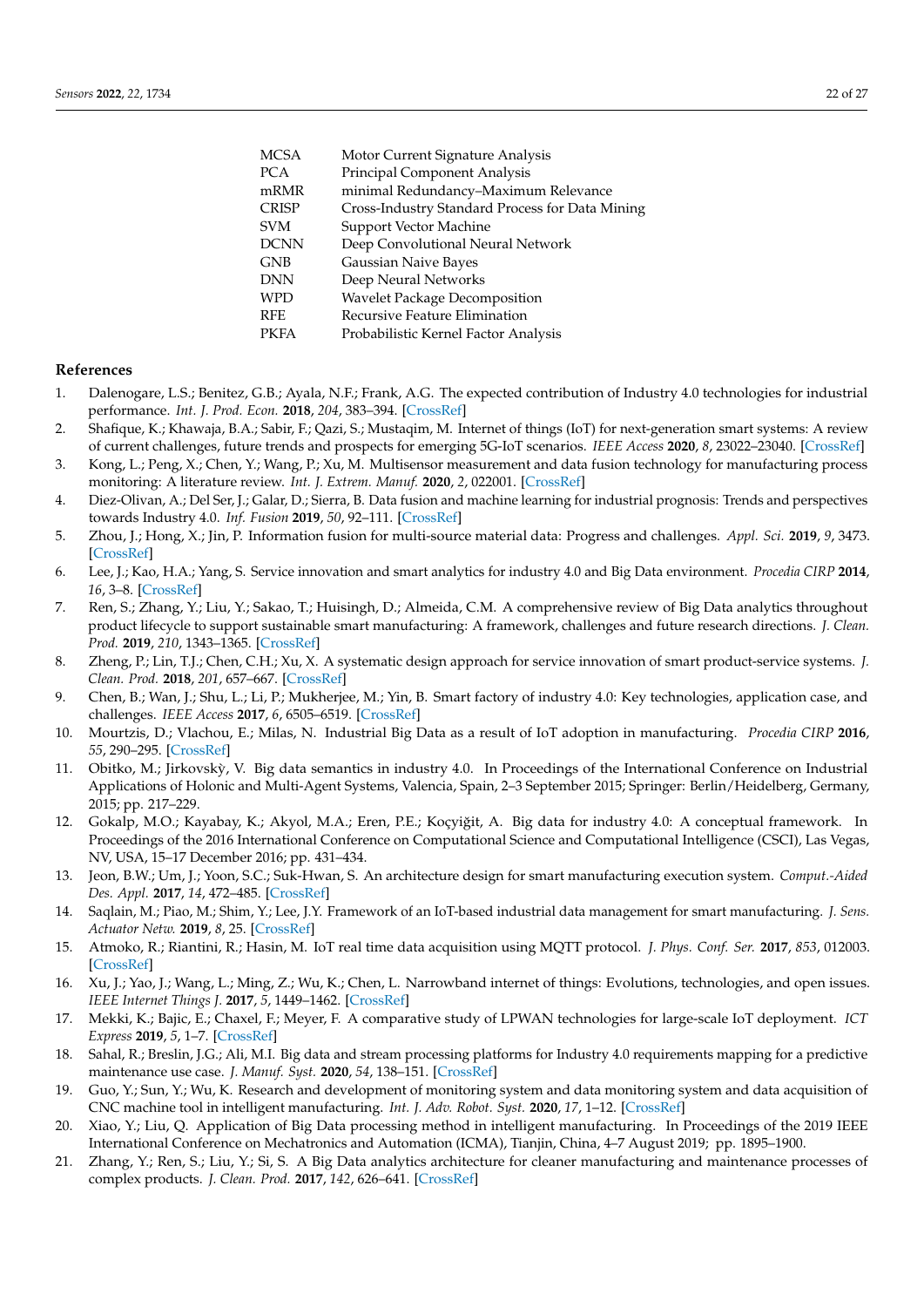- <span id="page-22-7"></span>22. Dai, H.N.; Wang, H.; Xu, G.; Wan, J.; Imran, M. Big data analytics for manufacturing internet of things: Opportunities, challenges and enabling technologies. *Enterp. Inf. Syst.* **2020**, *14*, 1279–1303. [\[CrossRef\]](http://dx.doi.org/10.1080/17517575.2019.1633689)
- <span id="page-22-0"></span>23. Majeed, A.; Zhang, Y.; Ren, S.; Lv, J.; Peng, T.; Waqar, S.; Yin, E. A Big Data-driven framework for sustainable and smart additive manufacturing. *Robot.-Comput.-Integr. Manuf.* **2021**, *67*, 102026. [\[CrossRef\]](http://dx.doi.org/10.1016/j.rcim.2020.102026)
- <span id="page-22-1"></span>24. Srinivasan, M.; Prince, E.; Padmanabhan, R. IoT architecture for advanced manufacturing technologies. *Mater. Today Proc.* **2020**, *22*, 2359–2365.
- <span id="page-22-2"></span>25. Meng, Z.; Wu, Z.; Gray, J. RFID-based object-centric data management framework for smart manufacturing applications. *IEEE Internet Things J.* **2018**, *6*, 2706–2716. [\[CrossRef\]](http://dx.doi.org/10.1109/JIOT.2018.2873426)
- <span id="page-22-3"></span>26. Wan, J.; Tang, S.; Shu, Z.; Li, D.; Wang, S.; Imran, M.; Vasilakos, A.V. Software-defined industrial internet of things in the context of industry 4.0. *IEEE Sens. J.* **2016**, *16*, 7373–7380. [\[CrossRef\]](http://dx.doi.org/10.1109/JSEN.2016.2565621)
- <span id="page-22-4"></span>27. Sanghavi, D.; Parikh, S.; Raj, S.A. Industry 4.0: Tools and implementation. *Manag. Prod. Eng. Rev.* **2019**, *10*, 3–13.
- <span id="page-22-5"></span>28. Frank, A.G.; Dalenogare, L.S.; Ayala, N.F. Industry 4.0 technologies: Implementation patterns in manufacturing companies. *Int. J. Prod. Econ.* **2019**, *210*, 15–26. [\[CrossRef\]](http://dx.doi.org/10.1016/j.ijpe.2019.01.004)
- <span id="page-22-6"></span>29. Zhang, X.; Ming, X.; Liu, Z.; Qu, Y.; Yin, D. An overall framework and subsystems for smart manufacturing integrated system (SMIS) from multi-layers based on multi-perspectives. *Int. J. Adv. Manuf. Technol.* **2019**, *103*, 703–722. [\[CrossRef\]](http://dx.doi.org/10.1007/s00170-019-03593-6)
- <span id="page-22-8"></span>30. Gölzer, P.; Cato, P.; Amberg, M. *Data Processing Requirements of Industry 4.0-Use Cases for Big Data Applications*. In Proceedings of the Twenty-Third European Conference on Information Systems (ECIS), Münster, Germany, 26–29 May 2015; Paper 61.
- <span id="page-22-9"></span>31. Lade, P.; Ghosh, R.; Srinivasan, S. Manufacturing analytics and industrial internet of things. *IEEE Intell. Syst.* **2017**, *32*, 74–79. [\[CrossRef\]](http://dx.doi.org/10.1109/MIS.2017.49)
- <span id="page-22-10"></span>32. Pokorny, J. NoSQL databases: A step to database scalability in web environment. *Int. J. Web Inf. Syst.* **2013**, *9*, 69–82. [\[CrossRef\]](http://dx.doi.org/10.1108/17440081311316398)
- <span id="page-22-11"></span>33. Santos, M.Y.; e Sá, J.O.; Andrade, C.; Lima, F.V.; Costa, E.; Costa, C.; Martinho, B.; Galvão, J. A Big Data system supporting bosch braga industry 4.0 strategy. *Int. J. Inf. Manag.* **2017**, *37*, 750–760. [\[CrossRef\]](http://dx.doi.org/10.1016/j.ijinfomgt.2017.07.012)
- <span id="page-22-12"></span>34. Costa, C.; Santos, M.Y. Reinventing the energy bill in smart cities with NoSQL technologies. In *Transactions on Engineering Technologies*; Springer: Berlin/Heidelberg, Germany, 2016; pp. 383–396.
- <span id="page-22-13"></span>35. Costa, C.; Santos, M.Y. The SusCity Big Data warehousing approach for smart cities. In Proceedings of the 21st International Database Engineering & Applications Symposium, Bristol, UK, 12–14 July 2017; pp. 264–273.
- <span id="page-22-14"></span>36. Jiang, L.; Da Xu, L.; Cai, H.; Jiang, Z.; Bu, F.; Xu, B. An IoT-oriented data storage framework in cloud computing platform. *IEEE Trans. Ind. Inform.* **2014**, *10*, 1443–1451. [\[CrossRef\]](http://dx.doi.org/10.1109/TII.2014.2306384)
- <span id="page-22-15"></span>37. Yen, I.L.; Zhang, S.; Bastani, F.; Zhang, Y. A framework for IoT-based monitoring and diagnosis of manufacturing systems. In Proceedings of the 2017 IEEE Symposium on Service-Oriented System Engineering (SOSE), San Francisco, CA, USA, 6–9 April 2017; pp. 1–8.
- <span id="page-22-16"></span>38. Vater, J.; Harscheidt, L.; Knoll, A. A reference architecture based on edge and cloud computing for smart manufacturing. In Proceedings of the 2019 28th International Conference on Computer Communication and Networks (ICCCN), Valencia, Spain, 29 July–1 August 2019; pp. 1–7.
- <span id="page-22-17"></span>39. Krumeich, J.; Werth, D.; Loos, P. Prescriptive control of business processes. *Bus. Inf. Syst. Eng.* **2016**, *58*, 261–280. [\[CrossRef\]](http://dx.doi.org/10.1007/s12599-015-0412-2)
- <span id="page-22-18"></span>40. Raghav, R.; Amudhavel, J.; Dhavachelvan, P. A survey of NoSQL database for analysing large volume of data in big data platform. *Int. J. Eng. Technol. (UAE)* **2018**, *7*, 181–186. [\[CrossRef\]](http://dx.doi.org/10.14419/ijet.v7i2.32.15563)
- <span id="page-22-19"></span>41. Fazio, M.; Celesti, A.; Puliafito, A.; Villari, M. Big data storage in the cloud for smart environment monitoring. *Procedia Comput. Sci.* **2015**, *52*, 500–506. [\[CrossRef\]](http://dx.doi.org/10.1016/j.procs.2015.05.023)
- <span id="page-22-20"></span>42. Grevenitis, K.; Psarommatis, F.; Reina, A.; Xu, W.; Tourkogiorgis, I.; Milenkovic, J.; Cassina, J.; Kiritsis, D. A hybrid framework for industrial data storage and exploitation. *Procedia CIRP* **2019**, *81*, 892–897. [\[CrossRef\]](http://dx.doi.org/10.1016/j.procir.2019.03.221)
- <span id="page-22-21"></span>43. Wang, H.Y.; Tsung, C.K. Scalable Data-Storage Framework for Smart Manufacturing. In *Proceedings of the International Conference on Frontier Computing, Ischia, Italy, 8–10 May 2018*; Springer: Berlin/Heidelberg, Germany, 2018; pp. 307–313.
- <span id="page-22-22"></span>44. De Vita, F.; Bruneo, D.; Das, S.K. On the use of a full stack hardware/software infrastructure for sensor data fusion and fault prediction in industry 4.0. *Pattern Recognit. Lett.* **2020**, *138*, 30–37. [\[CrossRef\]](http://dx.doi.org/10.1016/j.patrec.2020.06.028)
- <span id="page-22-23"></span>45. Ghaemi, Z.; Farnaghi, M.; Alimohammadi, A. Hadoop-based distributed system for online prediction of air pollution based on support vector machine. *Int. Arch. Photogramm. Remote Sens. Spat. Inf. Sci.* **2015**, *1*, 215–219. [\[CrossRef\]](http://dx.doi.org/10.5194/isprsarchives-XL-1-W5-215-2015)
- 46. Abdelouarit, K.A.; Sbihi, B.; Aknin, N. Towards an approach based on hadoop to improve and organize online search results in Big Data environment. In *ICCMIT 2016, Communication, Management and Information Technology*; CRC Press: Cosenza, Italy, 2016; pp. 557–564.
- <span id="page-22-24"></span>47. Ding, X.; Liu, Y.; Qian, D. Jellyfish: Online performance tuning with adaptive configuration and elastic container in hadoop yarn. In Proceedings of the 2015 IEEE 21st International Conference on Parallel and Distributed Systems (ICPADS), Melbourne, Australia, 14–17 December 2015; pp. 831–836.
- <span id="page-22-25"></span>48. Iqbal, M.H.; Soomro, T.R. Big data analysis: Apache storm perspective. *Int. J. Comput. Trends Technol.* **2015**, *19*, 9–14. [\[CrossRef\]](http://dx.doi.org/10.14445/22312803/IJCTT-V19P103)
- 49. Van Der Veen, J.S.; Van Der Waaij, B.; Lazovik, E.; Wijbrandi, W.; Meijer, R.J. Dynamically scaling apache storm for the analysis of streaming data. In Proceedings of the 2015 IEEE First International Conference on Big Data Computing Service and Applications, Washington, DC, USA, 30 March–2 April 2015; pp. 154–161.
- <span id="page-22-26"></span>50. Yan, L.; Shuai, Z.; Bo, C. Multisensor data fusion system based on Apache Storm. In Proceedings of the 2017 3rd IEEE International Conference on Computer and Communications (ICCC), Chengdu, China, 13–16 December 2017; pp. 1094–1098.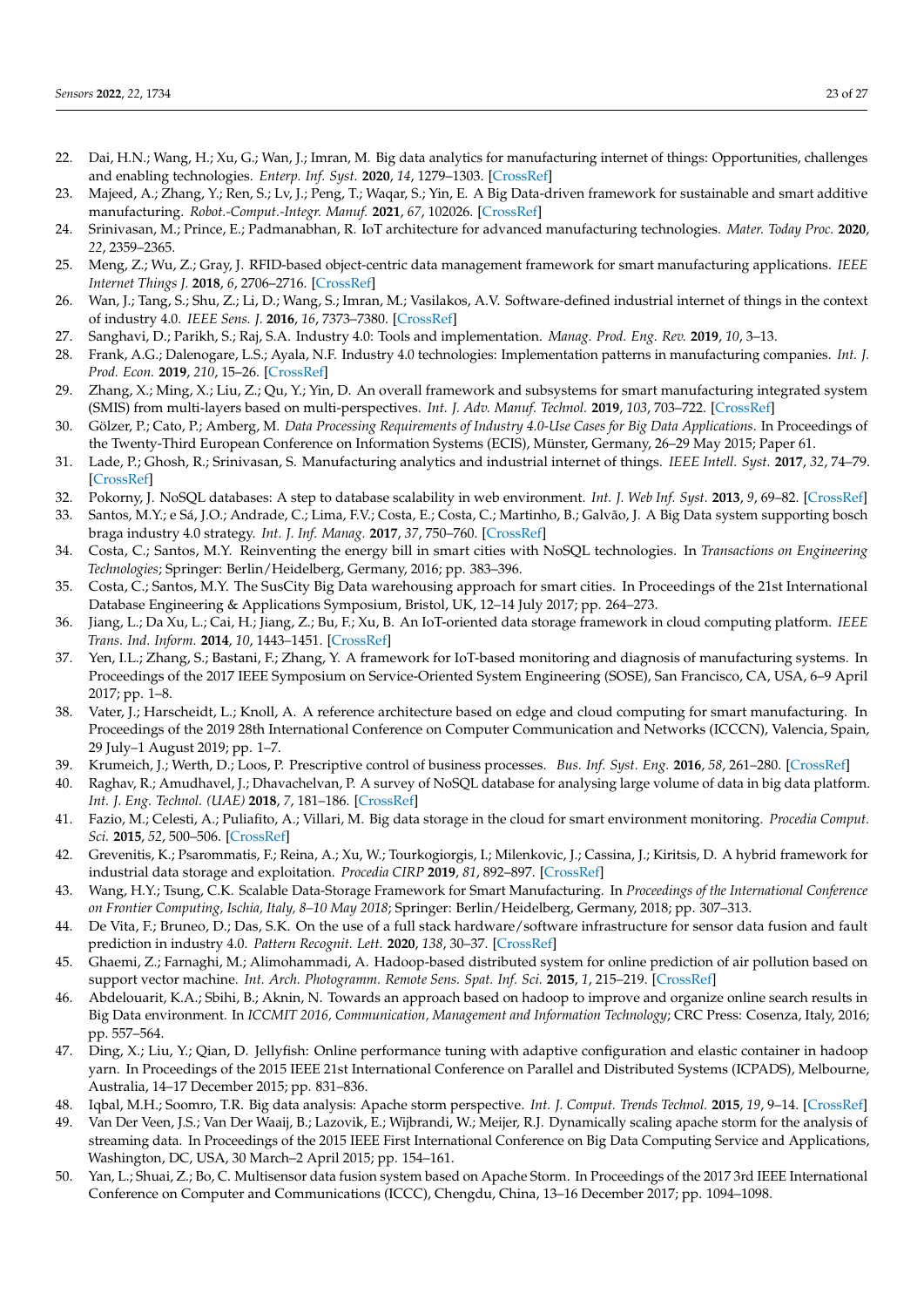- <span id="page-23-0"></span>51. Rashid, M.; Singh, H.; Goyal, V.; Parah, S.A.; Wani, A.R. Big data based hybrid machine learning model for improving performance of medical Internet of Things data in healthcare systems. In *Healthcare Paradigms in the Internet of Things Ecosystem*; Elsevier: Amsterdam, The Netherlands, 2021; pp. 47–62.
- 52. Manogaran, G.; Lopez, D. Health data analytics using scalable logistic regression with stochastic gradient descent. *Int. J. Adv. Intell. Paradig.* **2018**, *10*, 118–132. [\[CrossRef\]](http://dx.doi.org/10.1504/IJAIP.2018.089494)
- <span id="page-23-1"></span>53. Makeshwar, P.; Kalra, A.; Rajput, N.; Singh, K. Computational scalability with Apache Flume and Mahout for large scale round the clock analysis of sensor network data. In Proceedings of the 2015 National Conference on Recent Advances in Electronics & Computer Engineering (RAECE), Roorkee, India, 13–15 February 2015; pp. 306–311.
- <span id="page-23-2"></span>54. Shi, W.; Zhu, Y.; Huang, T.; Sheng, G.; Lian, Y.; Wang, G.; Chen, Y. An integrated data preprocessing framework based on apache spark for fault diagnosis of power grid equipment. *J. Signal Process. Syst.* **2017**, *86*, 221–236. [\[CrossRef\]](http://dx.doi.org/10.1007/s11265-016-1119-4)
- 55. Shyam, R.; HB, B.G.; Kumar, S.; Poornachandran, P.; Soman, K. Apache spark a Big Data analytics platform for smart grid. *Procedia Technol.* **2015**, *21*, 171–178. [\[CrossRef\]](http://dx.doi.org/10.1016/j.protcy.2015.10.085)
- <span id="page-23-3"></span>56. Jayaratne, M.; Alahakoon, D.; De Silva, D.; Yu, X. Apache spark based distributed self-organizing map algorithm for sensor data analysis. In Proceedings of the IECON 2017-43rd Annual Conference of the IEEE Industrial Electronics Society, Beijing, China, 29 October–1 November 2017; pp. 8343–8349.
- <span id="page-23-4"></span>57. Wu, H.; Shang, Z.; Wolter, K. Learning to reliably deliver streaming data with apache kafka. In Proceedings of the 2020 50th Annual IEEE/IFIP International Conference on Dependable Systems and Networks (DSN), Valencia, Spain, 29 June–2 July 2020; pp. 564–571.
- 58. Kato, K.; Takefusa, A.; Nakada, H.; Oguchi, M. A study of a scalable distributed stream processing infrastructure using Ray and Apache Kafka. In Proceedings of the 2018 IEEE International Conference on Big Data (Big Data), Boston, MA, USA, 11–14 December 2017; pp. 5351–5353.
- <span id="page-23-5"></span>59. Wu, H.; Shang, Z.; Peng, G.; Wolter, K. A reactive batching strategy of apache kafka for reliable stream processing in real-time. In Proceedings of the 2020 IEEE 31st International Symposium on Software Reliability Engineering (ISSRE), Coimbra, Portugal, 12–15 October 2020; pp. 207–217.
- <span id="page-23-6"></span>60. Das, T.; Sridharan, V.; Gurusamy, M. A survey on controller placement in SDN. *IEEE Commun. Surv. Tutor.* **2019**, *22*, 472–503. [\[CrossRef\]](http://dx.doi.org/10.1109/COMST.2019.2935453)
- <span id="page-23-7"></span>61. Alsaeedi, M.; Mohamad, M.M.; Al-Roubaiey, A.A. Toward adaptive and scalable OpenFlow-SDN flow control: A survey. *IEEE Access* **2019**, *7*, 107346–107379. [\[CrossRef\]](http://dx.doi.org/10.1109/ACCESS.2019.2932422)
- <span id="page-23-8"></span>62. Tang, F.; Fadlullah, Z.M.; Mao, B.; Kato, N. An intelligent traffic load prediction-based adaptive channel assignment algorithm in SDN-IoT: A deep learning approach. *IEEE Internet Things J.* **2018**, *5*, 5141–5154. [\[CrossRef\]](http://dx.doi.org/10.1109/JIOT.2018.2838574)
- <span id="page-23-9"></span>63. Esposito, C.; Castiglione, A.; Palmieri, F.; Ficco, M.; Dobre, C.; Iordache, G.V.; Pop, F. Event-based sensor data exchange and fusion in the Internet of Things environments. *J. Parallel Distrib. Comput.* **2018**, *118*, 328–343. [\[CrossRef\]](http://dx.doi.org/10.1016/j.jpdc.2017.12.010)
- <span id="page-23-10"></span>64. Hassija, V.; Chamola, V.; Saxena, V.; Jain, D.; Goyal, P.; Sikdar, B. A survey on IoT security: Application areas, security threats, and solution architectures. *IEEE Access* **2019**, *7*, 82721–82743. [\[CrossRef\]](http://dx.doi.org/10.1109/ACCESS.2019.2924045)
- <span id="page-23-11"></span>65. Ghaleb, A.; Zhioua, S.; Almulhem, A. On PLC network security. *Int. J. Crit. Infrastruct. Prot.* **2018**, *22*, 62–69. [\[CrossRef\]](http://dx.doi.org/10.1016/j.ijcip.2018.05.004)
- <span id="page-23-12"></span>66. Samaraweera, G.D.; Chang, J.M. Security and privacy implications on database systems in Big Data era: A survey. *IEEE Trans. Knowl. Data Eng.* **2019**, *33*, 239–258. [\[CrossRef\]](http://dx.doi.org/10.1109/TKDE.2019.2929794)
- <span id="page-23-13"></span>67. Wan, Z.; Xu, Z.; Liu, S.; Ni, W.; Ye, S. An internet of things roaming authentication protocol based on heterogeneous fusion mechanism. *IEEE Access* **2020**, *8*, 17663–17672. [\[CrossRef\]](http://dx.doi.org/10.1109/ACCESS.2020.2967469)
- <span id="page-23-14"></span>68. Wan, J.; Yang, J.; Wang, S.; Li, D.; Li, P.; Xia, M. Cross-network fusion and scheduling for heterogeneous networks in smart factory. *IEEE Trans. Ind. Inform.* **2019**, *16*, 6059–6068. [\[CrossRef\]](http://dx.doi.org/10.1109/TII.2019.2952669)
- <span id="page-23-15"></span>69. Watson, N.J.; Bowler, A.L.; Rady, A.; Fisher, O.J.; Simeone, A.; Escrig, J.; Woolley, E.; Adedeji, A.A. Intelligent Sensors for Sustainable Food and Drink Manufacturing. *Front. Sustain. Food Syst.* **2021**, *5*, 408. [\[CrossRef\]](http://dx.doi.org/10.3389/fsufs.2021.642786)
- <span id="page-23-16"></span>70. International Organization for Standardization. *ISO 17359:2018 Condition Monitoring and Diagnostics of Machines-General Guidelines*; Technical Report; ISO: Geneva, Switzerland, 2018.
- <span id="page-23-17"></span>71. Liu, C.; Li, Y.; Zhou, G.; Shen, W. A sensor fusion and support vector machine based approach for recognition of complex machining conditions. *J. Intell. Manuf.* **2018**, *29*, 1739–1752. [\[CrossRef\]](http://dx.doi.org/10.1007/s10845-016-1209-y)
- <span id="page-23-18"></span>72. Garcia Plaza, E.; Nunez Lopez, P.; Beamud Gonzalez, E. Multisensor data fusion for real-time surface quality control in automated machining systems. *Sensors* **2018**, *18*, 4381. [\[CrossRef\]](http://dx.doi.org/10.3390/s18124381) [\[PubMed\]](http://www.ncbi.nlm.nih.gov/pubmed/30544961)
- <span id="page-23-19"></span>73. Randall, R. *Vibration-Based Condition Monitoring: Industrial, Automotive and Aerospace Applications*; Wiley: Hoboken, NJ, USA, 2021.
- <span id="page-23-20"></span>74. Tran, M.Q.; Liu, M.K.; Elsisi, M. Effective Multisensor Data Fusion for Chatter Detection in Milling Process. *ISA Trans.* 2021, *in press*.
- <span id="page-23-21"></span>75. le Roux, W.; Harley, R.G.; Habetler, T.G. Detecting Rotor Faults in Low Power Permanent Magnet Synchronous Machines. *IEEE Trans. Power Electron.* **2007**, *22*, 322–328. [\[CrossRef\]](http://dx.doi.org/10.1109/TPEL.2006.886620)
- <span id="page-23-22"></span>76. Alkahtani, A.; Nordin, F.; Sharrif, Z.; Ramasamy, A.; Norzeli, S.; Alkharasani, W.; Md Din, N.; Tiong, S.; Ekanayake, J. Condition monitoring through temperature, vibration and radio frequency emission. *Test Eng. Manag.* **2019**, *81*, 5621–5636.
- <span id="page-23-23"></span>77. Alfredo Osornio-Rios, R.; Antonino-Daviu, J.A.; de Jesus Romero-Troncoso, R. Recent Industrial Applications of Infrared Thermography: A Review. *IEEE Trans. Ind. Inform.* **2019**, *15*, 615–625. [\[CrossRef\]](http://dx.doi.org/10.1109/TII.2018.2884738)
- <span id="page-23-24"></span>78. Brili, N.; Ficko, M.; Klančnik, S. Tool Condition Monitoring of the Cutting Capability of a Turning Tool Based on Thermography. *Sensors* **2021**, *21*, 6687 [\[CrossRef\]](http://dx.doi.org/10.3390/s21196687)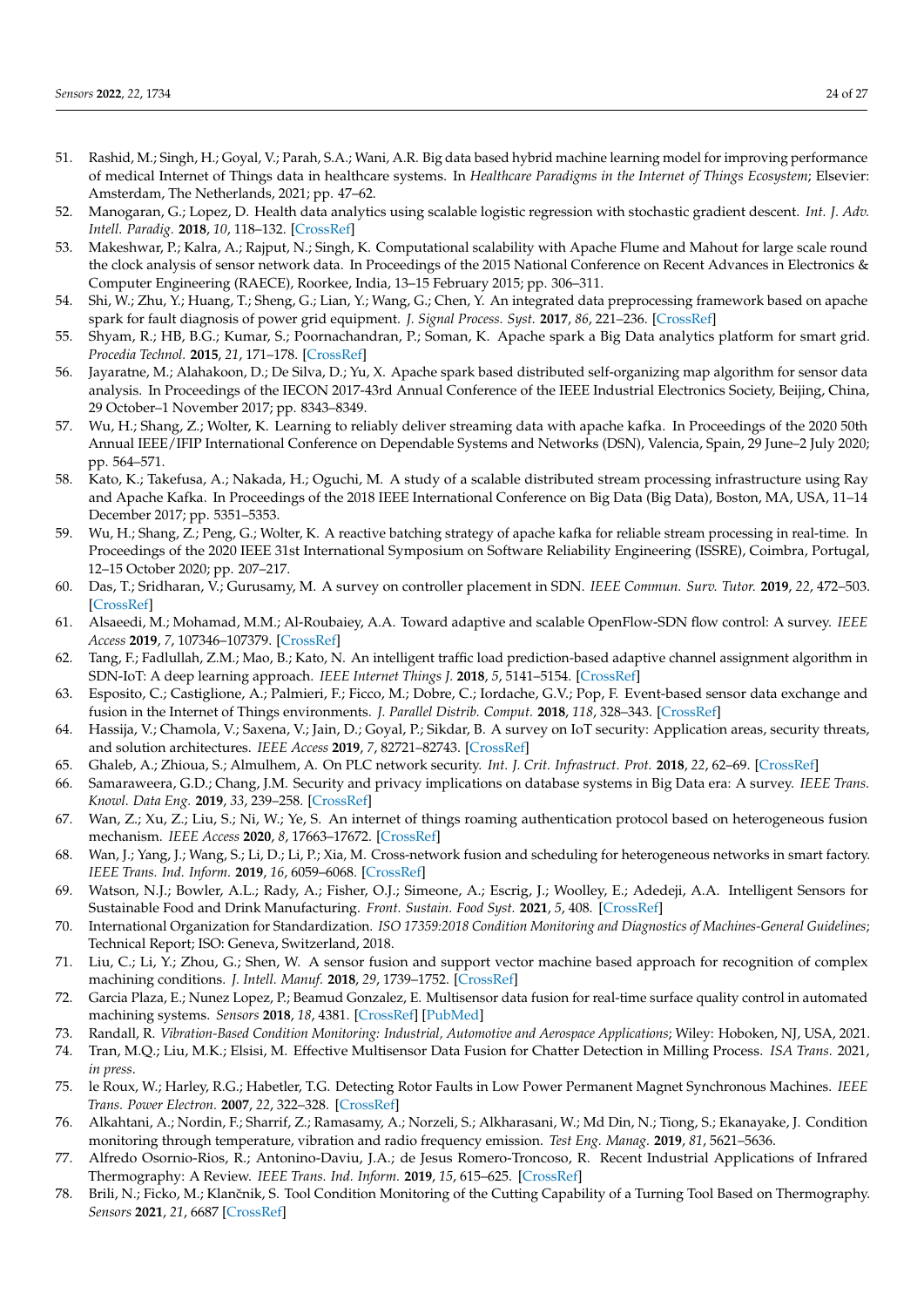- <span id="page-24-0"></span>79. Duro, J.A.; Padget, J.A.; Bowen, C.R.; Kim, H.A.; Nassehi, A. Multisensor data fusion framework for CNC machining monitoring. *Mech. Syst. Signal Process.* **2016**, *66*, 505–520. [\[CrossRef\]](http://dx.doi.org/10.1016/j.ymssp.2015.04.019)
- <span id="page-24-1"></span>80. Li, C.; Sanchez, R.V.; Zurita, G.; Cerrada, M.; Cabrera, D.; Vásquez, R.E. Gearbox fault diagnosis based on deep random forest fusion of acoustic and vibratory signals. *Mech. Syst. Signal Process.* **2016**, *76*, 283–293. [\[CrossRef\]](http://dx.doi.org/10.1016/j.ymssp.2016.02.007)
- <span id="page-24-2"></span>81. International Organization for Standardization. *ISO 22096:2007 Condition Monitoring and Diagnostics of Machines-Acoustic Emission*; Technical Report; ISO: Geneva, Switzerland, 2007.
- <span id="page-24-3"></span>82. Sonia, P.; Jain, J.K.; Saxena, K.K. Influence of ultrasonic vibration assistance in manufacturing processes: A Review. *Mater. Manuf. Process.* **2021**, *36*, 1451–1475. [\[CrossRef\]](http://dx.doi.org/10.1080/10426914.2021.1914843)
- <span id="page-24-4"></span>83. Yuan, F.; Yu, Y.; Li, L.; Tian, G. Investigation of DC Electromagnetic-Based Motion Induced Eddy Current on NDT for Crack Detection. *IEEE Sens. J.* **2021**, *21*, 7449–7457. [\[CrossRef\]](http://dx.doi.org/10.1109/JSEN.2021.3049551)
- <span id="page-24-5"></span>84. Bloomfield, N.; Hughes, B. Digital radiography in NDT-Advances and drivers. In Proceedings of the 56th Annual Conference of the British Institute of Non-Destructive Testing, Telford, UK, 5–7 September 2017.
- <span id="page-24-6"></span>85. Liu, X.; Wang, J.; Sun, K.; Cheng, L.; Wu, M.; Wang, X. Semantic segmentation of ferrography images for automatic wear particle analysis. *Eng. Fail. Anal.* **2021**, *122*, 105268. [\[CrossRef\]](http://dx.doi.org/10.1016/j.engfailanal.2021.105268)
- <span id="page-24-7"></span>86. Tan, C.K.; Irving, P.; Mba, D. A comparative experimental study on the diagnostic and prognostic capabilities of acoustics emission, vibration and spectrometric oil analysis for spur gears. *Mech. Syst. Signal Process.* **2007**, *21*, 208–233. [\[CrossRef\]](http://dx.doi.org/10.1016/j.ymssp.2005.09.015)
- <span id="page-24-8"></span>87. Ullah, U.; Bhatti, F.A.; Maud, A.R.; Asim, M.I.; Khurshid, K.; Maqsood, M. IoT-enabled computer vision-based parts inspection system for SME 4.0. *Microprocess. Microsyst.* **2021**, *87*, 104354. [\[CrossRef\]](http://dx.doi.org/10.1016/j.micpro.2021.104354)
- <span id="page-24-9"></span>88. Zhu, X.; Manamasa, H.; Jiménez Sánchez, J.L.; Maki, A.; Hanson, L. Automatic assembly quality inspection based on an unsupervised point cloud domain adaptation model. *Procedia CIRP* **2021**, *104*, 1801–1806. [\[CrossRef\]](http://dx.doi.org/10.1016/j.procir.2021.11.304)
- <span id="page-24-10"></span>89. Bortnowski, P.; Nowak-Szpak, A.; Król, R.; Ozdoba, M. Analysis and Distribution of Conveyor Belt Noise Sources under Laboratory Conditions. *Sustainability* **2021**, *13*, 2233. [\[CrossRef\]](http://dx.doi.org/10.3390/su13042233)
- <span id="page-24-11"></span>90. Pisa, I.; Morell, A.; Vilanova, R.; Vicario, J.L. Industrial Control under Non-Ideal Measurements: Data-Based Signal Processing as an Alternative to Controller Retuning. *Sensors* **2021**, *21*, 1237. [\[CrossRef\]](http://dx.doi.org/10.3390/s21041237)
- <span id="page-24-12"></span>91. International Organization for Standardization. *ISO 13373-2:2016 Condition Monitoring and Diagnostics of Machines-Vibration Condition Monitoring—Part 2: Processing, Analysis and Presentation of Vibration Data*; Technical Report; ISO: Geneva, Switzerland, 2016.
- <span id="page-24-13"></span>92. Borghesani, P.; Pennacchi, P.; Chatterton, S.; Ricci, R. The velocity synchronous discrete Fourier transform for order tracking in the field of rotating machinery. *Mech. Syst. Signal Process.* **2014**, *44*, 118–133. [\[CrossRef\]](http://dx.doi.org/10.1016/j.ymssp.2013.03.026)
- <span id="page-24-14"></span>93. Antoni, J.; Randall, R. Unsupervised noise cancellation for vibration signals: Part I—Evaluation of adaptive algorithms. *Mech. Syst. Signal Process.* **2004**, *18*, 89–101. [\[CrossRef\]](http://dx.doi.org/10.1016/S0888-3270(03)00012-8)
- <span id="page-24-15"></span>94. Antoni, J.; Randall, R. Unsupervised noise cancellation for vibration signals: Part II—A novel frequency-domain algorithm. *Mech. Syst. Signal Process.* **2004**, *18*, 103–117. [\[CrossRef\]](http://dx.doi.org/10.1016/S0888-3270(03)00013-X)
- <span id="page-24-16"></span>95. Barszcz, T.; Sawalhi, N. Fault detection enhancement in rolling element bearings using the minimum entropy deconvolution. *Arch. Acoust.* **2012**, *37*, 131–141. [\[CrossRef\]](http://dx.doi.org/10.2478/v10168-012-0019-2)
- <span id="page-24-17"></span>96. Antoni, J. Fast computation of the kurtogram for the detection of transient faults. *Mech. Syst. Signal Process.* **2007**, *21*, 108–124. [\[CrossRef\]](http://dx.doi.org/10.1016/j.ymssp.2005.12.002)
- <span id="page-24-18"></span>97. Randall, R.B.; Antoni, J. Rolling element bearing diagnostics—A tutorial. *Mech. Syst. Signal Process.* **2011**, *25*, 485–520. [\[CrossRef\]](http://dx.doi.org/10.1016/j.ymssp.2010.07.017)
- <span id="page-24-19"></span>98. Verein Deutscher Ingenieure. *VDI 3832 Measurement of Structure-Borne Sound of Rolling Element Bearings in Machines and Plants for Evaluation of Condition*; Technical Report; Verein Deutscher Ingenieure: Düsseldorf, Germany, 2013.
- <span id="page-24-20"></span>99. Rabi, J.; Balusamy, T.; Raj Jawahar, R. Analysis of vibration signal responses on pre induced tunnel defects in friction stir welding using wavelet transform and empirical mode decomposition. *Def. Technol.* **2019**, *15*, 885–896. [\[CrossRef\]](http://dx.doi.org/10.1016/j.dt.2019.05.014)
- <span id="page-24-21"></span>100. Yang, J.; Huang, D.; Zhou, D.; Liu, H. Optimal IMF selection and unknown fault feature extraction for rolling bearings with different defect modes. *Measurement* **2020**, *157*, 107660. [\[CrossRef\]](http://dx.doi.org/10.1016/j.measurement.2020.107660)
- <span id="page-24-22"></span>101. An, X.; Zeng, H.; Yang, W.; An, X. Fault diagnosis of a wind turbine rolling bearing using adaptive local iterative filtering and singular value decomposition. *Trans. Inst. Meas. Control* **2017**, *39*, 1643–1648. [\[CrossRef\]](http://dx.doi.org/10.1177/0142331216644041)
- <span id="page-24-23"></span>102. Xu, Y.; Fan, F.; Jiang, X. A fast iterative filtering decomposition and symmetric difference analytic energy operator for bearing fault extraction. *ISA Trans.* **2021**, *108*, 317–332. [\[CrossRef\]](http://dx.doi.org/10.1016/j.isatra.2020.08.015)
- <span id="page-24-24"></span>103. Bhole, N.; Ghodke, S. Motor Current Signature Analysis for Fault Detection of Induction Machine—A Review. In Proceedings of the 2021 4th Biennial International Conference on Nascent Technologies in Engineering (ICNTE), Navi Mumbai, India, 15–16 January 2021; pp. 1–6. [10.1109/ICNTE51185.2021.9487715.](https://doi.org/10.1109/ICNTE51185.2021.9487715)
- <span id="page-24-25"></span>104. Karami, M.; Mariun, N.B.; Ab-Kadir, M.Z.A.; Misron, N.; Radzi, M.A.M. Motor Current Signature Analysis-based Non-invasive Recognition of Mixed Eccentricity Fault in Line Start Permanent Magnet Synchronous Motor. *Electr. Power Components Syst.* **2021**, *49*, 133–145. [\[CrossRef\]](http://dx.doi.org/10.1080/15325008.2021.1937386)
- <span id="page-24-26"></span>105. Bravo, I.; Leturiondo, U.; Arnaiz, A.; Salgado, O. Fault diagnosis of rolling element bearings from current and vibration measurements. In Proceedings of the PHM Society European Conference, Turin, Italy, 6–8 July 2016. [\[CrossRef\]](http://dx.doi.org/10.36001/phme.2016.v3i1.1619)
- <span id="page-24-27"></span>106. Deekshit, K.K.C.; Rao, M.V.G.; Rao, R.S. Fault Indexing Parameter Based Fault Detection in Induction Motor via MCSA with Wiener Filtering. *Electr. Power Compon. Syst.* **2020**, *48*, 2048–2062. [\[CrossRef\]](http://dx.doi.org/10.1080/15325008.2021.1910376)
- <span id="page-24-28"></span>107. Sabir, H.; Ouassaid, M.; Ngote, N. Early Fault Estimation of Inter-turn Short-circuit in Rotor Winding of WRIM using ANN-based Combined TSA and MCSA Technique. In Proceedings of the 2020 International Symposium on Advanced Electrical and Communication Technologies (ISAECT), Saidia, Lebanon, 13–15 April 2020; pp. 1–6. [\[CrossRef\]](https://doi.org/10.1109/ISAECT50560.2020.9523697)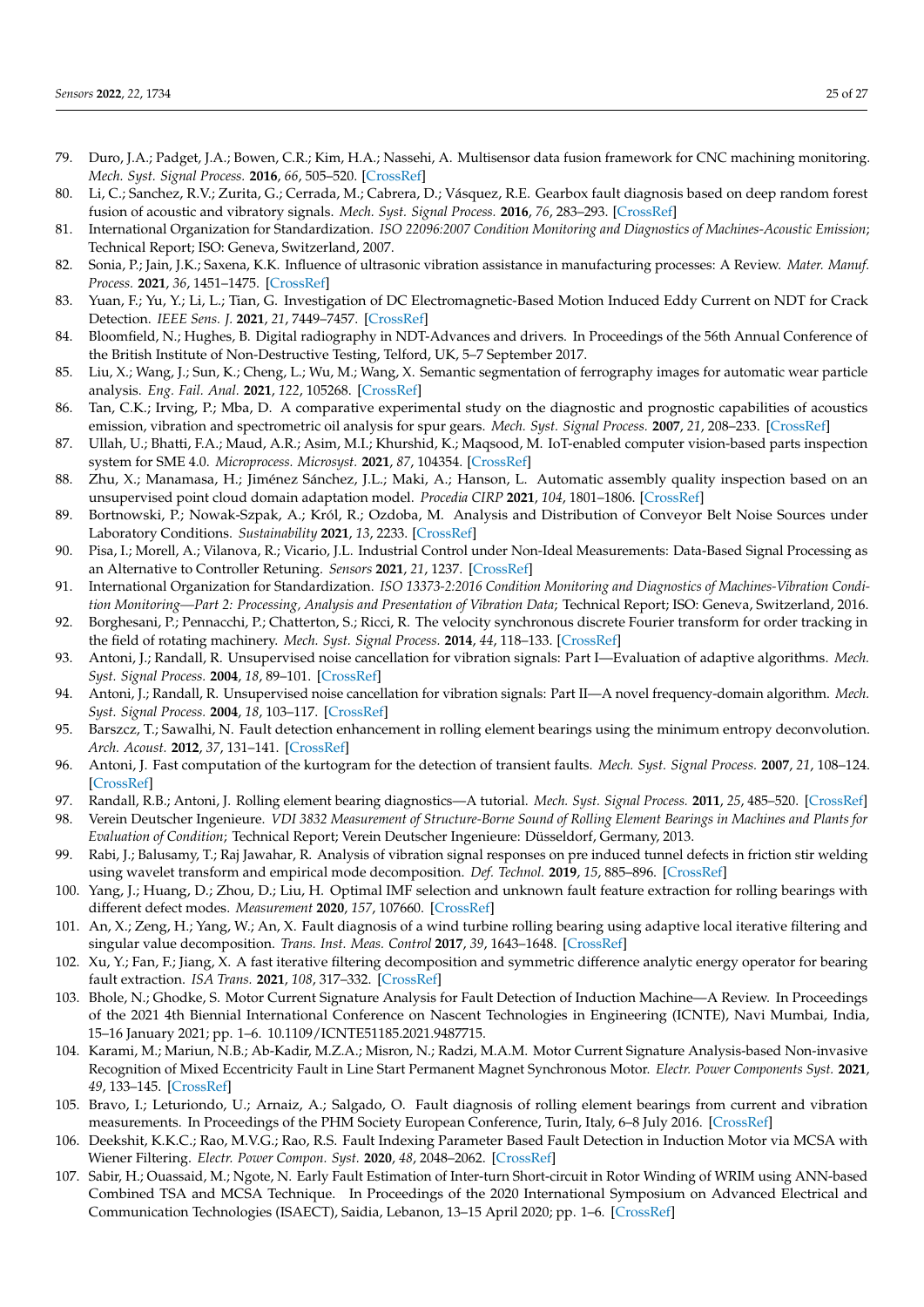- <span id="page-25-0"></span>108. Kuhn, M.; Johnson, K. Feature Engineering and Selection: A Practical Approach for Predictive Models; Chapman & Hall/CRC Data Science Series; CRC Press: Boca Raton, FL, USA, 2019.
- <span id="page-25-1"></span>109. Bleakie, A.; Djurdjanovic, D. Feature extraction, condition monitoring, and fault modelling in semiconductor manufacturing systems. *Comput. Ind.* **2013**, *64*, 203–213. [\[CrossRef\]](http://dx.doi.org/10.1016/j.compind.2012.10.002)
- <span id="page-25-2"></span>110. Chandra, N.H.; Sekhar, A. Fault detection in rotor bearing systems using time frequency techniques. *Mech. Syst. Signal Process.* **2016**, *72*, 105–133. [\[CrossRef\]](http://dx.doi.org/10.1016/j.ymssp.2015.11.013)
- <span id="page-25-3"></span>111. Baydar, N.; Ball, A. A comparative study of acoustic and vibration signals in detection of gear failures using Wigner–Ville distribution. *Mech. Syst. Signal Process.* **2001**, *15*, 1091–1107. [\[CrossRef\]](http://dx.doi.org/10.1006/mssp.2000.1338)
- <span id="page-25-4"></span>112. Salau, A.O.; Jain, S. Feature extraction: A survey of the types, techniques, applications. In Proceedings of the 2019 International Conference on Signal Processing and Communication (ICSC), Noida, India, 7–9 March 2019; pp. 158–164.
- <span id="page-25-5"></span>113. Srivastava, N.; Hinton, G.; Krizhevsky, A.; Sutskever, I.; Salakhutdinov, R. Dropout: A simple way to prevent neural networks from overfitting. *J. Mach. Learn. Res.* **2014**, *15*, 1929–1958.
- <span id="page-25-7"></span><span id="page-25-6"></span>114. Jolliffe, I. Principal component analysis. In *Encyclopedia of Statistics in Behavioral Science*; John Wiley & Sons: Chichester, UK, 2005. 115. Stief, A.; Ottewill, J.R.; Baranowski, J.; Orkisz, M. A PCA and two-stage Bayesian sensor fusion approach for diagnosing electrical and mechanical faults in induction motors. *IEEE Trans. Ind. Electron.* **2019**, *66*, 9510–9520. [\[CrossRef\]](http://dx.doi.org/10.1109/TIE.2019.2891453)
- <span id="page-25-8"></span>116. Yang, B.S.; Han, T.; Yin, Z.J. Fault diagnosis system of induction motors using feature extraction, feature selection and classification algorithm. *JSME Int. J. Ser. Mech. Syst. Mach. Elem. Manuf.* **2006**, *49*, 734–741. [\[CrossRef\]](http://dx.doi.org/10.1299/jsmec.49.734)
- <span id="page-25-9"></span>117. Navi, M.; Meskin, N.; Davoodi, M. Sensor fault detection and isolation of an industrial gas turbine using partial adaptive KPCA. *J. Process Control.* **2018**, *64*, 37–48. [\[CrossRef\]](http://dx.doi.org/10.1016/j.jprocont.2018.02.002)
- <span id="page-25-10"></span>118. Lee, J.M.; Yoo, C.; Choi, S.W.; Vanrolleghem, P.A.; Lee, I.B. Nonlinear process monitoring using kernel principal component analysis. *Chem. Eng. Sci.* **2004**, *59*, 223–234. [\[CrossRef\]](http://dx.doi.org/10.1016/j.ces.2003.09.012)
- <span id="page-25-11"></span>119. Peng, H.; Long, F.; Ding, C. Feature selection based on mutual information criteria of max-dependency, max-relevance, and min-redundancy. *IEEE Trans. Pattern Anal. Mach. Intell.* **2005**, *27*, 1226–1238. [\[CrossRef\]](http://dx.doi.org/10.1109/TPAMI.2005.159)
- <span id="page-25-12"></span>120. Hamaide, V.; Glineur, F. Unsupervised Minimum Redundancy Maximum Relevance Feature Selection for Predictive Maintenance: Application to a Rotating Machine. *Int. J. Progn. Health Manag.* **2021**, *12*. [\[CrossRef\]](http://dx.doi.org/10.36001/ijphm.2021.v12i2.2955)
- <span id="page-25-13"></span>121. Zugasti, E.; Mujica, L.E.; Anduaga, J.; Martinez, F. Feature Selection—Extraction Methods Based on PCA and Mutual Information to Improve Damage Detection Problem in Offshore Wind Turbines. *Key Eng. Mater.* **2013**, *569–570*, 620–627. [\[CrossRef\]](http://dx.doi.org/10.4028/www.scientific.net/KEM.569-570.620)
- <span id="page-25-14"></span>122. Alam, F.; Mehmood, R.; Katib, I.; Albogami, N.N.; Albeshri, A. Data fusion and IoT for smart ubiquitous environments: A survey. *IEEE Access* **2017**, *5*, 9533–9554. [\[CrossRef\]](http://dx.doi.org/10.1109/ACCESS.2017.2697839)
- <span id="page-25-15"></span>123. Jondhale, S.R.; Deshpande, R.S. Kalman filtering framework-based real time target tracking in wireless sensor networks using generalized regression neural networks. *IEEE Sens. J.* **2018**, *19*, 224–233. [\[CrossRef\]](http://dx.doi.org/10.1109/JSEN.2018.2873357)
- <span id="page-25-16"></span>124. Khabiri, M.; Ghaffari, A. Energy-aware clustering-based routing in wireless sensor networks using cuckoo optimization algorithm. *Wirel. Pers. Commun.* **2018**, *98*, 2473–2495. [\[CrossRef\]](http://dx.doi.org/10.1007/s11277-017-4983-8)
- <span id="page-25-28"></span>125. Verma, N.; Singh, D. Data redundancy implications in wireless sensor networks. *Procedia Comput. Sci.* **2018**, *132*, 1210–1217. [\[CrossRef\]](http://dx.doi.org/10.1016/j.procs.2018.05.036)
- <span id="page-25-29"></span>126. Koyuncu, M.; Yazici, A.; Civelek, M.; Cosar, A.; Sert, M. Visual and auditory data fusion for energy-efficient and improved object recognition in wireless multimedia sensor networks. *IEEE Sens. J.* **2018**, *19*, 1839–1849. [\[CrossRef\]](http://dx.doi.org/10.1109/JSEN.2018.2885281)
- <span id="page-25-17"></span>127. Din, S.; Ahmad, A.; Paul, A.; Rathore, M.M.U.; Jeon, G. A cluster-based data fusion technique to analyse Big Data in wireless multisensor system. *IEEE Access* **2017**, *5*, 5069–5083. [\[CrossRef\]](http://dx.doi.org/10.1109/ACCESS.2017.2679207)
- <span id="page-25-18"></span>128. Zhang, Q.; Sun, Z.; Hu, W.; Chen, M.; Guo, L.; Qu, Y. Multi-view knowledge graph embedding for entity alignment. *arXiv* **2019**, arXiv:1906.02390.
- <span id="page-25-19"></span>129. Hua, J.; Li, C. Distributed robust Bayesian filtering for state estimation. *IEEE Trans. Signal Inf. Process. Over Netw.* **2018**, *5*, 428–441. [\[CrossRef\]](http://dx.doi.org/10.1109/TSIPN.2018.2889579)
- <span id="page-25-20"></span>130. Mishra, A.; Mohapatro, M. An IoT framework for bio-medical sensor data acquisition and machine learning for early detection. *Int. J. Adv. Technol. Eng. Explor.* **2019**, *6*, 112–125. [\[CrossRef\]](http://dx.doi.org/10.19101/IJATEE.2019.650027)
- <span id="page-25-21"></span>131. Fayaz, M.; Ullah, I.; Kim, D.H. Underground risk index assessment and prediction using a simplified hierarchical fuzzy logic model and kalman filter. *Processes* **2018**, *6*, 103. [\[CrossRef\]](http://dx.doi.org/10.3390/pr6080103)
- <span id="page-25-22"></span>132. Gao, L.; Qi, L.; Chen, E.; Guan, L. Discriminative multiple canonical correlation analysis for information fusion. *IEEE Trans. Image Process.* **2017**, *27*, 1951–1965. [\[CrossRef\]](http://dx.doi.org/10.1109/TIP.2017.2765820) [\[PubMed\]](http://www.ncbi.nlm.nih.gov/pubmed/29989999)
- <span id="page-25-23"></span>133. Ferrer-Cid, P.; Barcelo-Ordinas, J.M.; Garcia-Vidal, J.; Ripoll, A.; Viana, M. Multisensor data fusion calibration in IoT air pollution platforms. *IEEE Internet Things J.* **2020**, *7*, 3124–3132. [\[CrossRef\]](http://dx.doi.org/10.1109/JIOT.2020.2965283)
- <span id="page-25-24"></span>134. Gialampoukidis, I.; Moumtzidou, A.; Liparas, D.; Tsikrika, T.; Vrochidis, S.; Kompatsiaris, I. Multimedia retrieval based on nonlinear graph-based fusion and partial least squares regression. *Multimed. Tools Appl.* **2017**, *76*, 22383–22403. [\[CrossRef\]](http://dx.doi.org/10.1007/s11042-017-4797-4)
- <span id="page-25-25"></span>135. Fang, H.; Tian, N.; Wang, Y.; Zhou, M.; Haile, M.A. Nonlinear Bayesian estimation: From Kalman filtering to a broader horizon. *IEEE/CAA J. Autom. Sin.* **2018**, *5*, 401–417. [\[CrossRef\]](http://dx.doi.org/10.1109/JAS.2017.7510808)
- <span id="page-25-26"></span>136. Jiao, Z.; Wu, R. A new method to improve fault location accuracy in transmission line based on fuzzy multisensor data fusion. *IEEE Trans. Smart Grid* **2018**, *10*, 4211–4220. [\[CrossRef\]](http://dx.doi.org/10.1109/TSG.2018.2853678)
- <span id="page-25-27"></span>137. Cohen, Y.; Naseraldin, H.; Chaudhuri, A.; Pilati, F. Assembly systems in Industry 4.0 era: A road map to understand Assembly 4.0. *Int. J. Adv. Manuf. Technol.* **2019**, *105*, 4037–4054. [\[CrossRef\]](http://dx.doi.org/10.1007/s00170-019-04203-1)